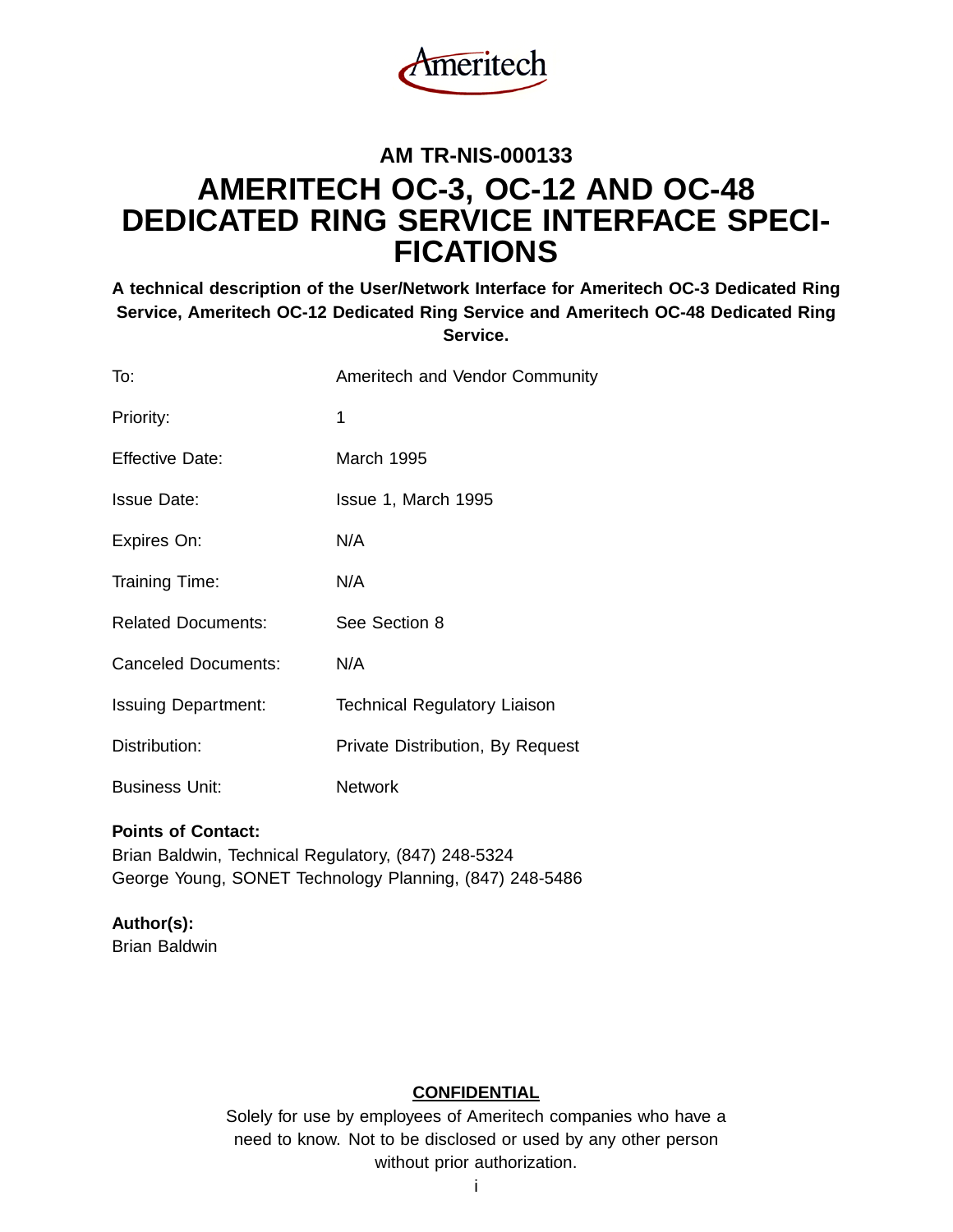**Table of Contents**

|                | <b>GENERAL</b> |                                                                                 | $\mathbf{1}$   |
|----------------|----------------|---------------------------------------------------------------------------------|----------------|
| $1_{-}$        | <b>PURPOSE</b> |                                                                                 | 1              |
| 2.             |                | <b>CHANGE AND REISSUE</b>                                                       | 1              |
| 3.             | <b>GENERAL</b> |                                                                                 | 1              |
| 4.             |                | <b>OVERVIEW</b>                                                                 | $\overline{2}$ |
| 5 <sub>1</sub> |                | <b>SERVICE DESCRIPTION</b>                                                      | 3              |
| 6.             |                | OPTICAL INTERFACE REQUIREMENTS                                                  | 5              |
|                | 6.1.           | <b>OPTICAL LINE CODING</b>                                                      | 6              |
|                | 6.2.           | PAYLOAD MAPPING                                                                 | 6              |
|                | 6.3.           | <b>LINE RATE</b>                                                                | $\overline{7}$ |
|                | 6.4.           | TRANSMITTER AND RECEIVER REQUIREMENTS                                           | $\overline{7}$ |
| 7 <sub>1</sub> |                | ARCHITECTURAL FEATURE REQUIREMENTS                                              | 8              |
|                | 7.1.           | <b>INTERLEAVING</b>                                                             | 8              |
|                | 7.2.           | SCRAMBLING                                                                      | 9              |
|                | 7.3.           | <b>GENERATING AND PROCESSING OVERHEAD</b>                                       | 9              |
|                | 74             | SELECTION DATA COMMUNICATIONS CHANNEL (DCC)                                     | 10             |
|                | 7.5.           | <b>SYNCHRONIZATION</b>                                                          | 13             |
|                | 7.6.           | <b>JITTER</b>                                                                   | 14             |
| 8.             |                | SONET UNDIRECTIONAL PATH SWITCHED RING AUTOMATIC PROTECTION<br><b>SWITCHING</b> | 15             |
| 9.             |                | <b>REFERENCES</b>                                                               | 16             |

### **TECHNICAL REFERENCE NOTICE**

This Technical Reference is published by Ameritech to provide a technical description of the User/Network Interface for Ameritech's OC-3 Dedicated Ring, OC-12 Dedicated Ring and OC-48 Dedicated Ring (SONET) Services. It provides interface specifications and operating requirements as a guide for system users and vendors.

Ameritech reserves the right to revise this document for any reason including, but not limited to, conformity with standards promulgated by various agencies, utilization of advances in the state

### **CONFIDENTIAL**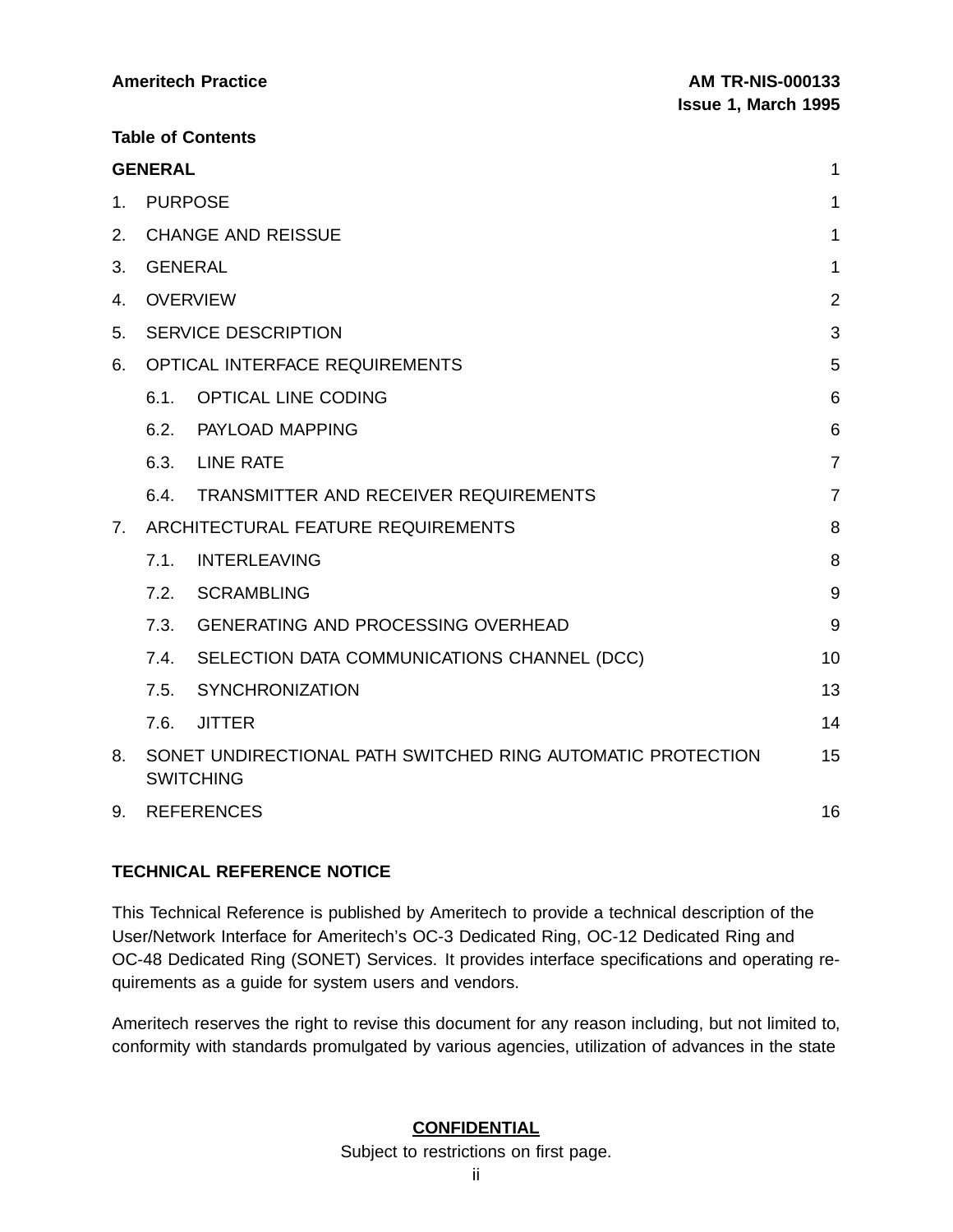of the technical areas, or the reflection of changes in the design of any equipment, techniques or procedures described or referred to herein.

**AMERITECH MAKES NO REPRESENTATION OR WARRANTY, EXPRESS OR IMPLIED, WITH RESPECT TO THE SUFFICIENCY, ACCURACY, OR UTILITY OF ANY INFORMATION OR OPINION CONTAINED HEREIN. AMERITECH EXPRESSLY ADVISES THAT ANY USE OF OR RELIANCE UPON THIS TECHNICAL REFERENCE IS AT THE RISK OF THE USER AND THAT AMERITECH SHALL NOT BE LIABLE FOR ANY DAMAGE OR INJURY IN-CURRED BY ANY PERSON ARISING OUT OF THE SUFFICIENCY, ACCURACY, OR UTILITY OF ANY INFORMATION OR OPINION CONTAINED HEREIN.**

This document is not to be construed as a suggestion to any manufacturer to modify or change any of its products, nor does this document represent any commitment by Ameritech, or any Ameritech company, to purchase any product whether or not it provides the described characteristics.

Ameritech does not recommend products, and nothing contained herein is intended as a recommendation of any product to anyone.

Nothing contained herein shall be construed as conferring by implication, estoppel, or otherwise any license or right under any patent, whether or not the use of any information herein necessarily employs an invention of any existing or later issued patent.

Ameritech reserves the right not to offer any or all of these services and to withdraw any or all of them at any future time.

With respect to services offered pursuant to tariff, however, the terms and conditions of the service offering are determined by the tariff itself and applicable laws and regulations.

For further information, contact:

Ameritech Procurement Services

Information Management

Location 3A71D

2000 West Ameritech Center Drive

Hoffman Estates, IL 60196-1025

#### **CONFIDENTIAL**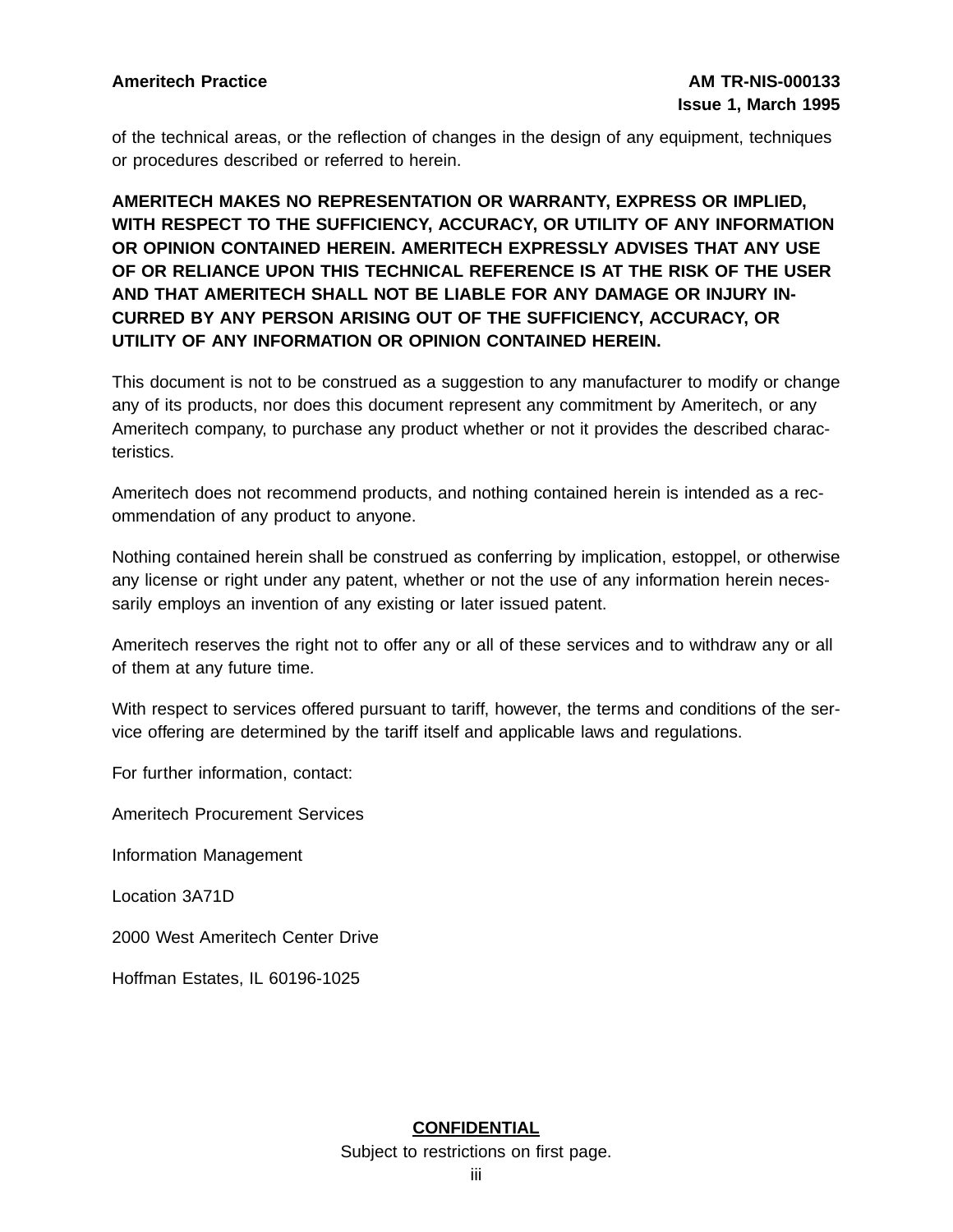# **CONFIDENTIAL**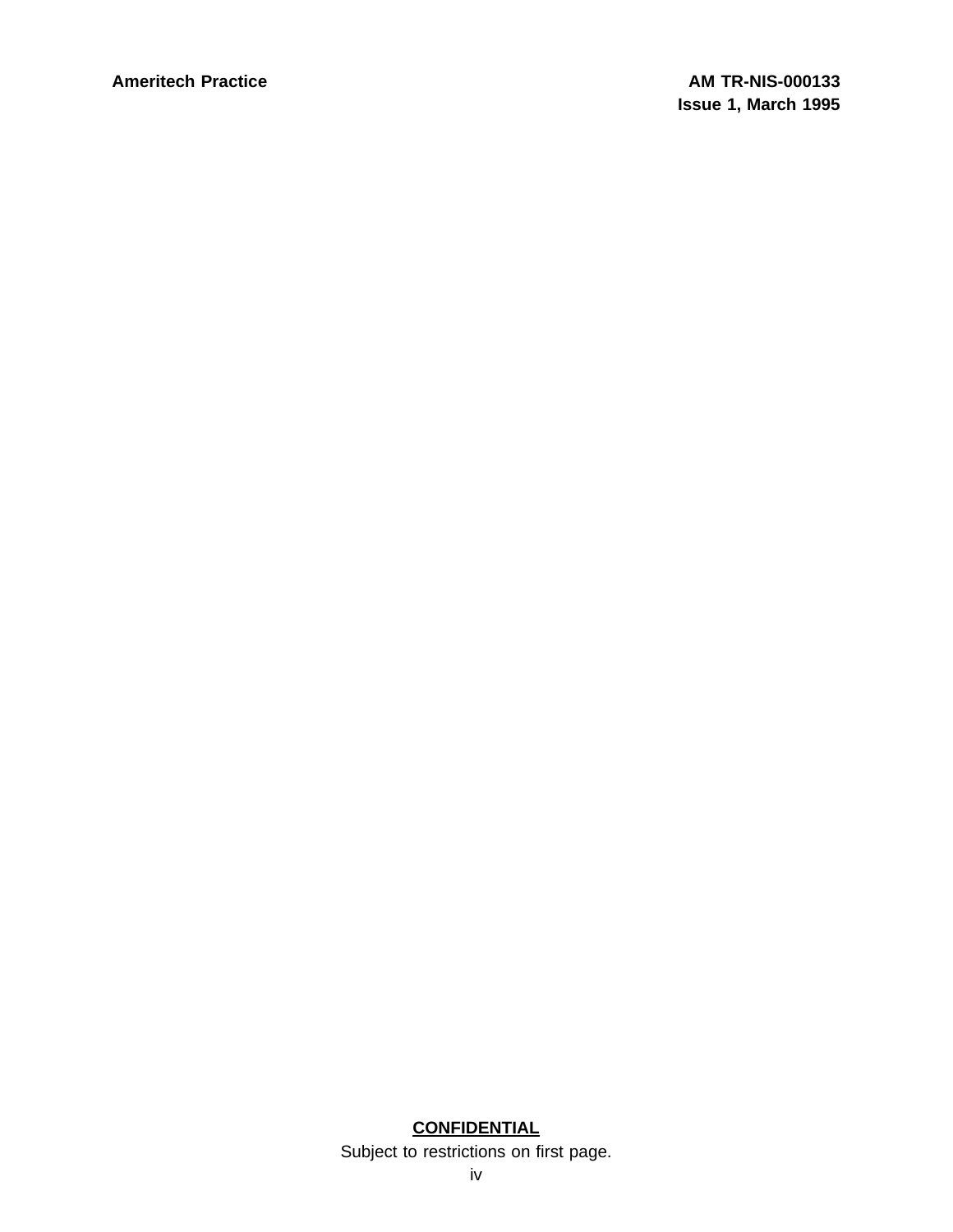### **GENERAL**

This document describes the User/Network Interface specifications for Ameritech OC-3 Dedicated Ring, Ameritech OC-12 Dedicated Ring and Ameritech OC-48 Dedicated Ring (SONET) services. The term OC-N Dedicated Ring Service, as used here, shall refer to any of these Services, collectively and individually.

Ameritech OC-3 Dedicated Ring Service, Ameritech OC-12 Dedicated Ring Service and Ameritech OC-48 Dedicated Ring Service provide high-speed (155.52 Mb/s, 622.08 Mb/s and 2488.32 Mb/s respectively), optical fiber-based full duplex data transmission capabilities based upon the Synchronous Digital Hierarchy (SDH) and Synchronous Optical Network (SONET) standards approved by the International Telecommunication Union - Telecommunication Standardization Sector (ITU-TS, formerly CCITT) and the American National Standards Institute (ANSI), respectively.

Ameritech Dedicated Ring Services are provided in the form of a ring topology between one or more Ameritech network locations and one or more customer premises locations. A ring is defined as a set of nodes at these locations and interconnecting fibers to form a closed loop. Protection switching functions are employed across the ring which, taken together with the ring topology, provide for the delivery of transport services with the highest availability, survivability and reliability. **Ameritech OC-N Dedicated Ring Services operate only in conformance with SONET Unidirectional Path Switched Ring (UPSR) criteria for ring protection switching operations.**

# **1. PURPOSE**

This document describes the User/Network Interface specifications for Ameritech OC-3 Dedicated Ring, Ameritech OC-12 Dedicated Ring and Ameritech OC-48 Dedicated Ring (SONET) services. The term OC-N Dedicated Ring Service, as used here, shall refer to any of these Services, collectively and individually.

# **2. CHANGE AND REISSUE**

This is the first issue of this document. This section will show future changes and modifications.

# **3. GENERAL**

Ameritech OC-3 Dedicated Ring Service, Ameritech OC-12 Dedicated Ring Service and Ameritech OC-48 Dedicated Ring Service provide high-speed (155.52 Mb/s, 622.08 Mb/s and 2488.32 Mb/s respectively), optical fiber-based full duplex data transmission capabilities based upon the Synchronous Digital Hierarchy (SDH) and Synchronous Optical Network (SONET) standards approved by the International Telecommunication Union - Telecommunication Stan-

# **CONFIDENTIAL**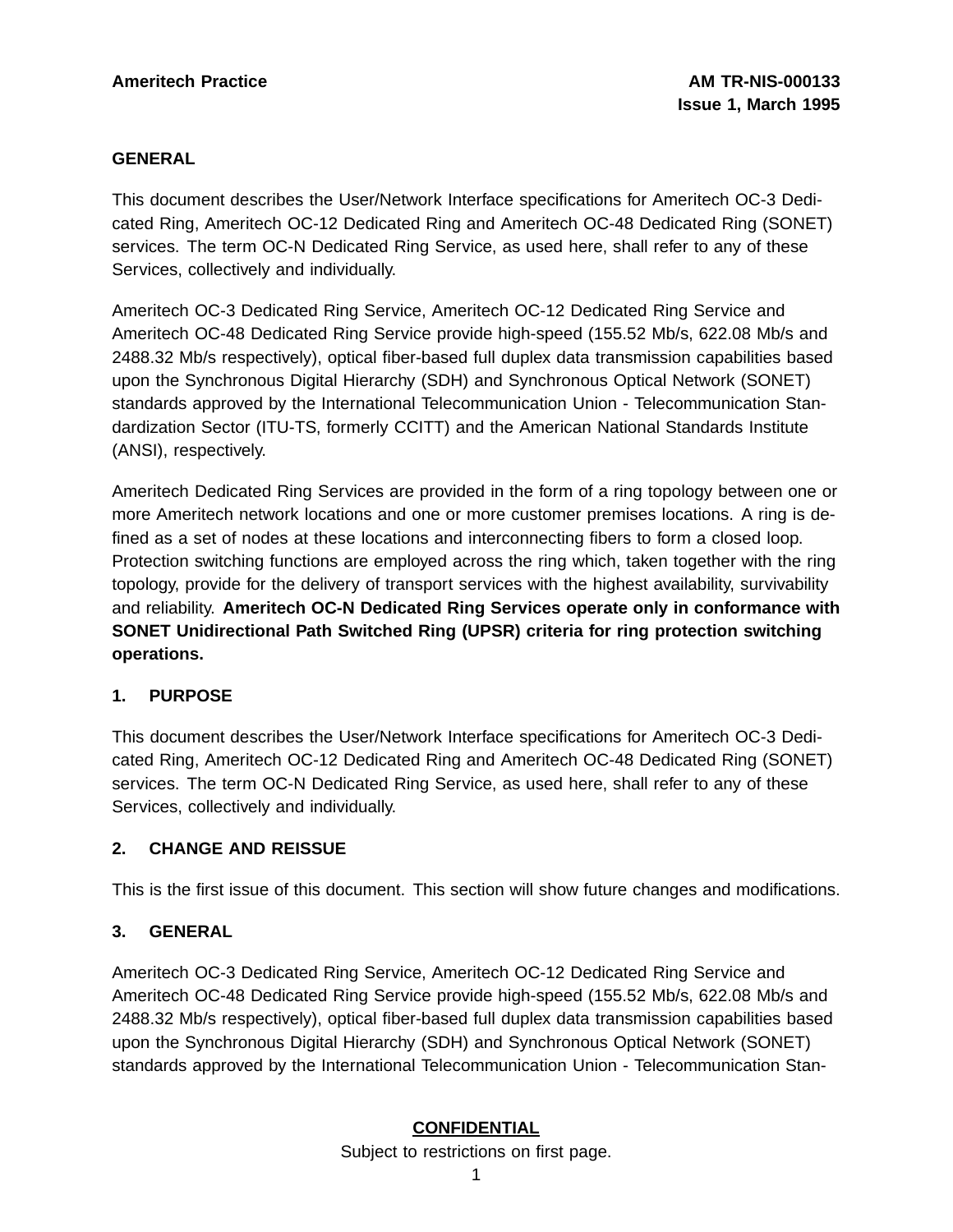dardization Sector (ITU-TS, formerly CCITT) and the American National Standards Institute (ANSI), respectively.

Ameritech Dedicated Ring Services are provided in the form of a ring topology between one or more Ameritech network locations and one or more customer premises locations. A ring is defined as a set of nodes at these locations and interconnecting fibers to form a closed loop. Protection switching functions are employed across the ring which, taken together with the ring topology, provide for the delivery of transport services with the highest availability, survivability and reliability. **Ameritech OC-N Dedicated Ring Services operate only in conformance with SONET Unidirectional Path Switched Ring (UPSR) criteria for ring protection switching operations.**

### **4. OVERVIEW**

SONET is a set of international standards for fiber-based transmission systems that uses a synchronous multiplexing scheme. SONET provides standard transmission rates based on a basic modular Synchronous Transport Signal level 1 (STS-1) rate of 51.84 Mb/s. Byte interleaving of multiple STS-1 signals creates a standard STS-N (N x 51.84 Mb/s) signal. Other higher rate services require N multiples of the STS-1 rate which are known as concatenated rates, STS-Nc, and carriers by an STS-N line signal. The optical counterpart of an STS-N signal is the Optical Carrier-level N signal (OC-N), which is the result of a direct optical conversion of the STS-N after frame synchronous scrambling.

SONET-based facilities provide for the flexible transport of various different service signals contained in the payload portion of the STS-N format. SOENT-based facilities have the capability to accept non-SONET formats for transport in the SONET payload structure. This makes them backward compatible with existing data rates, i.e., DS1 and DS3 as well as future rates and formats, i.e., Asynchronous Transfer Mode (ATM). SONET provides for the transport of all services below the existing DS3 rate in sub-STS-1 payloads, referred to as Virtual Tributaries (VTs). Transport of services at the DS3 level and above occupy the payload portion of one or more entire STS-1 signals.

Ameritech OC-N Dedicated Ring Services (OC-3, OC-12 and OC-48) currently allow those payload mappings which support the transport of:

- 1. DS1 services within a VT1.5 Virtual Tributary structure; and
- 2. DS3 services within an STS-1 structure.

Transport of STS-1 channels without constraint to payload mapping is supported by Ameritech OC-N Dedicated Ring Services when the STS-1 channels do not terminate inside the Ameritech network.

# **CONFIDENTIAL**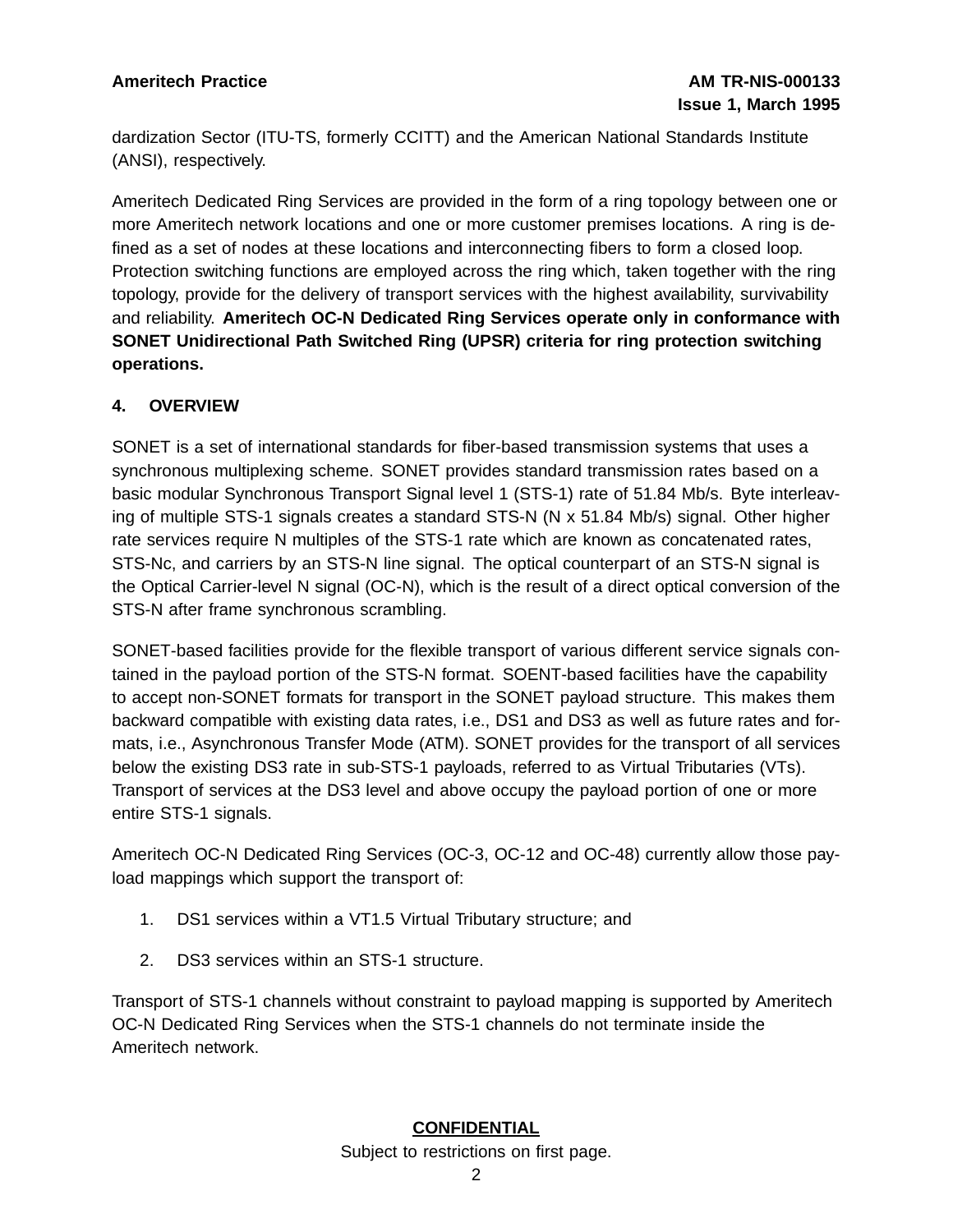Non-channelized Super Rate service with concatenated STS-3c transport is also supported by Amertiech OC-12 Dedicated Ring Service, without constraint to payload mapping. Nonchannelized Super Rate service with concatenated STS-3c and STS-12c transport is also supported by Ameritech OC-48 Dedicated Ring Service, without constraint to payload mapping as they do not determine within the Ameritech network.

SONET technology has led to the development of new Network Element (NE) capabilities, i.e., add/drop multiplexing and integrated optical terminations. These capabilities have been the catalyst for the continuing development of new architectures, such as self-healing rings with integrated protection switching, while at the same time remaining compatible with existing architectures, such as point-to-point. They allow for transport between intermediate locations without the need to demultiplex and convert the entire high-speed signal to lower-speed electrical signals.

SONET's overhead and transport functions are divided into layers that increase in complexity. Each layer communicates to other terminal equipment within the same layer and processes certain information and passes it to equipment in other layers. The layers are referred to as Path, Line, Section and Physical. The Path layer adds non-SONET to SONET mapping overhead to the input DS1, DS3, etc., electrical signals for passage to the Line layer. The Line layer provides synchronization and multiplexing of a number of payload envelopes, plus the addition of maintenance and protection overhead to the Path layer for transfer to the Section layer. The functions of the Section layer include framing, scrambling, section error monitoring and adding communications overhead (i.e., order wire) from the Line layer before passing the frame down to the Physical level. Finally, the OC-N Physical layer cares for electrical to optical signal conversion and transport of bits as optical pulses across the physical fiber-optic medium.

# **5. SERVICE DESCRIPTION**

Ameritech OC-N Dedicated Ring (OC-3, OC-12 and OC-48) Services will provide full duplex transmission between Ameritech-owned network ring nodes and customer-owned premises ring nodes across optical User/Network Interfaces which are the subject of specifications contained in this AM TR-NIS-000133 document. Ameritech-owned network ring nodes may be located at Ameriech wire centers or customer premises locations. Customer-owned ring nodes will be located at customer premises locations.

The Ameritech OC-N Dedicated Ring Service User/Network Interface specifications defined here for Ameritech OC-N Dedicated Ring Services are characterized by a dual optical interface configuration between the Ameritech network portion of the ring and the customer ring node installation as shown in Figure 1.

# **CONFIDENTIAL** Subject to restrictions on first page.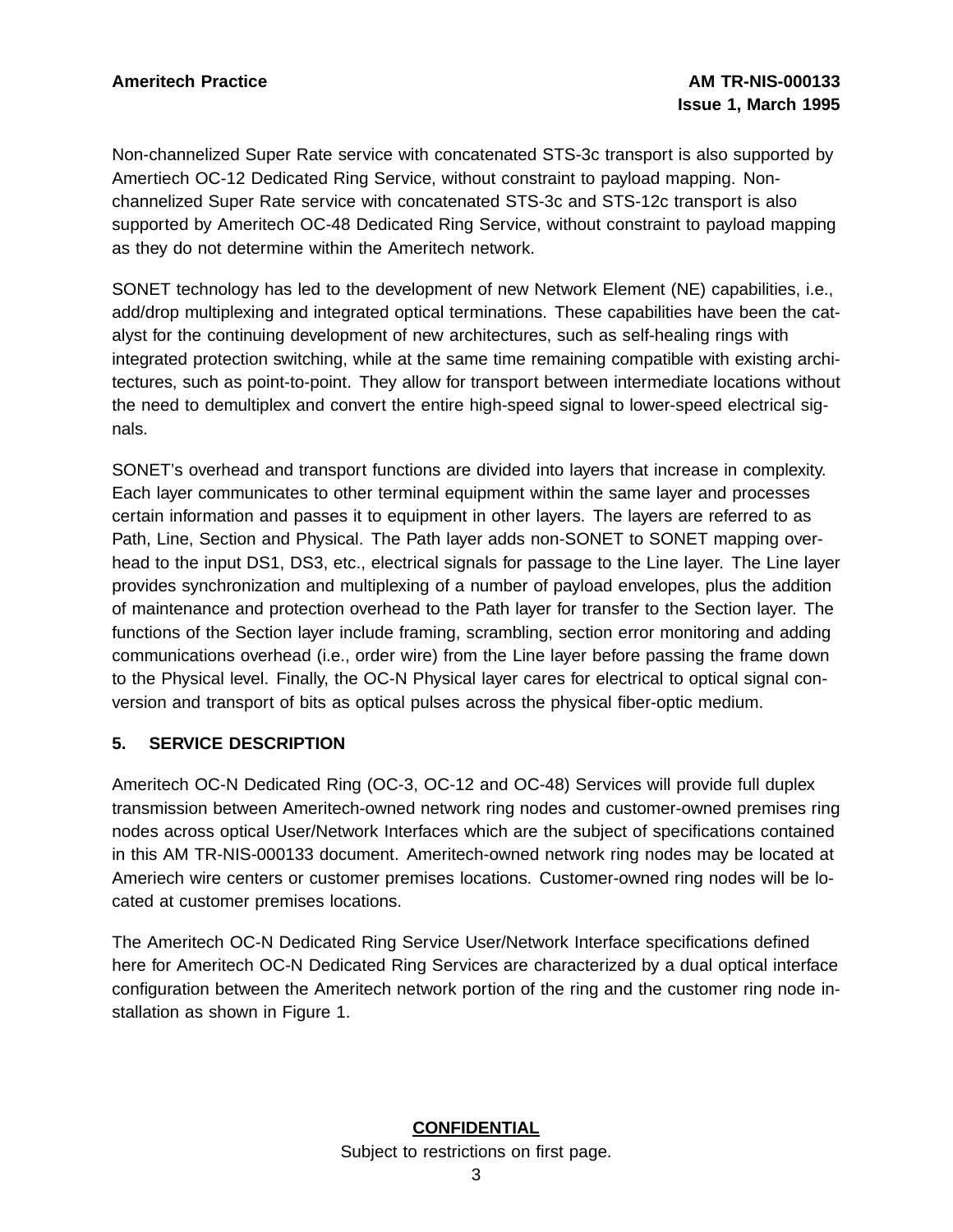The customer ring node installation shall meet the optical interface requirements described in Section 6 OPTICAL INTERFACE REQUIREMENTS identically for both sides of the customer ring node dual optical interface. The customer ring node installation shall meet the architectural feature requirements described in Section 7. ARCHITECTURAL FEATURE REQUIREMENTS The customer ring node installation shall meet the Undirectional Path Switched Ring functional requirements described in Section 8 SONET UNDIRECTIONAL PATH SWITCHED RING AU-TOMATIC PROTECTION SWITCHING.

As shown in Figure 1, User/Network Interfaces for lower rate point-to-point Ameritech OC-N Services provided from ports dropping from Ameritech OC-N Dedicated Ring Services are not addressed by this specification but are covered by AM TR-NIS-000111, "Ameritech OC-3, OC-12 and OC-48 Service Interface Specifications."

Ameritech OC-3 Dedicated Ring Service provides transport of the optical signal that results from the optical conversion of an electrical STS-3 signal, which is comprised of either:

three interleaved STS-1 channels which each contain:

- (a) one DS3 that is STS-1 mapped; or
- (b) up to 28 DS1s that are VT-mapped; or

(c) an STS-1 channel without constraint to payload mapping when the STS-1 channel does not terminate via an add/drop function to DS1 or DS3 services within the Ameritech network.

Ameritech OC-12 Dedicated Ring Service provides transport of the optical signal that results from the optical conversion of an electrical STS-12 signal, which is comprised of either:

- 1. twelve interleaved STS-1 channels which each contain:
- (a) one DS3 that is STS-1 mapped; or
- (b) up to 28 DS1s that are VT-mapped; or
- (c) an STS-1 channel without constraint to payload mapping when the STS-1 channel does not terminate via an add/drop function to DS1 or DS3 services within the Ameritech network; or
- 2. four interleaved concatenated STS-3c channels; or
- 3. from one to three interleaved concatenated STS-3c channels, mixed with from three to nine STS-1 channels as in 1 above, subject to utilization of the total STS-12 capacity.

#### **CONFIDENTIAL**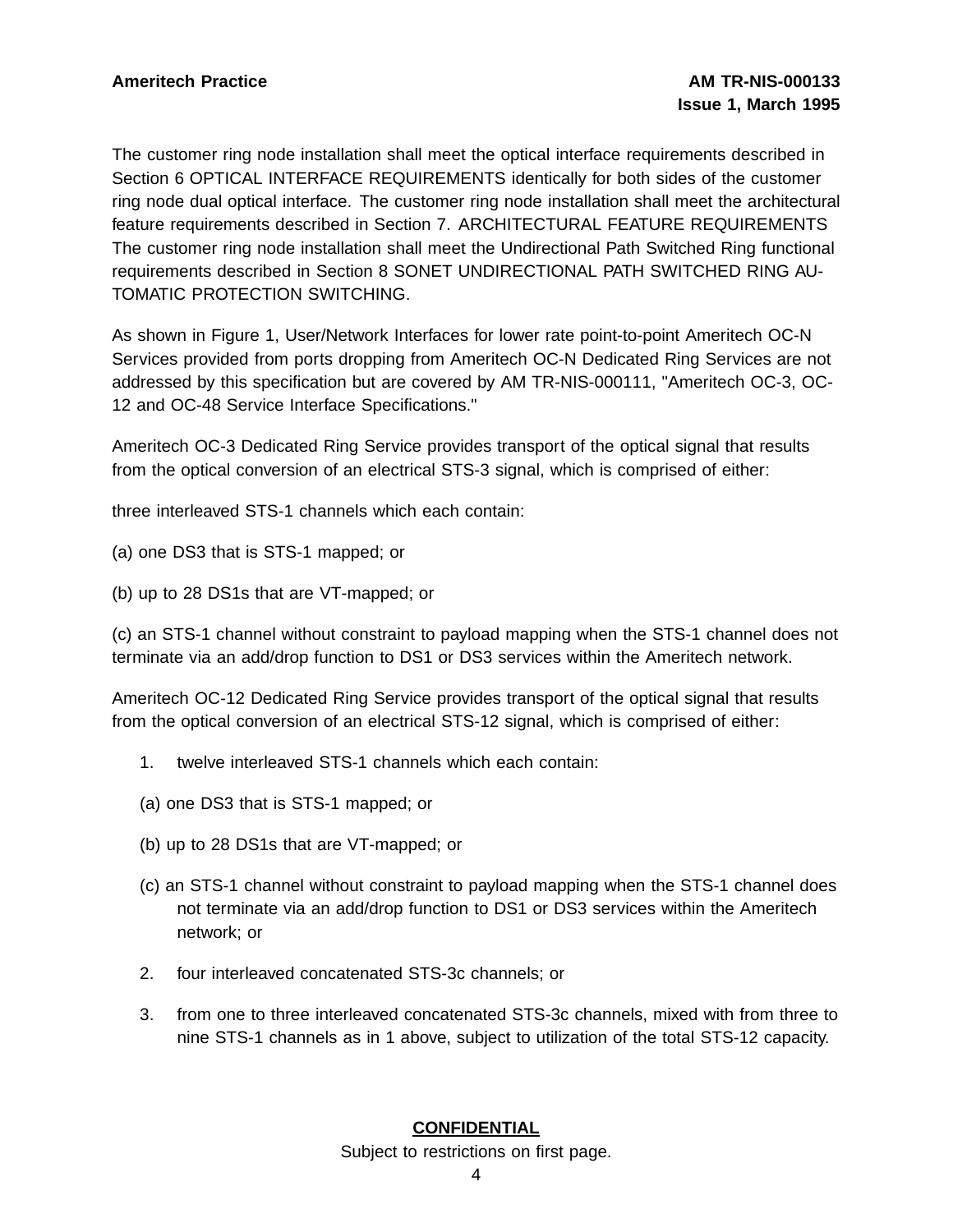Ameritech OC-48 Dedicated Ring Service provides transport of the optical signal that results from the optical conversion of an electrical STS-48 signal which is comprised of either:

- 1. forty-eight interleaved STS-1 channels which each contain:
- (a) one DS3 that is STS-1 mapped; or
- (b) up to 28 DS1s that are VT-mapped; or
- (c) an STS-1 channel without constraint to payload mapping when STS-1 channel does not terminate via an add/drop function to DS1 or DS3 services within the Ameritech network;
- 2. or sixteen interleaved concatenated STS-3c channels; or
- 3. from 1 to 15 interleaved concatenated STS-3c channels, mixed with from 3 to 45 STS-1 channels as in 1 above, subject to utilization of the total STS-48 capacity; or
- 4. four interleaved concatenated STS-12c channels; or
- 5. from one to three interleaved concatenated STS-12c channels, mixed with from 12 to 36 concatenated STS-1 channels as in 1 above, subject to utilization of the total STS-48 capacity; or
- 6. from one to three interleaved concatenated STS-12c channels, mixed with from 4 to 12 concatenated STS-3C channels, subject to utilization of the total STS-48 capacity; or
- 7. from one to three interleaved concatenated STS-12c channels, mixed with from 1 to 11 concatenated STS-3c channels, also mixed with from 3 to 33 STS-1 channels as in 1 above, subject to utilization of the total STS-48 capacity.

### **6. OPTICAL INTERFACE REQUIREMENTS**

The physical interconnections for the dual customer ring node optical interface will each be at a telephone company-provided optical cross-connect panel, using customer-provided 1310/1550 nm single mode fiber patch cords meeting EIA Class IVa requirements and equipped with single-position SC connectors (SCFOC/2.5), as specified in the Ameritech SC Connector Specification V.02.

Attenuation and dispersion limits across the optical interfaces are as follows:

# **CONFIDENTIAL** Subject to restrictions on first page.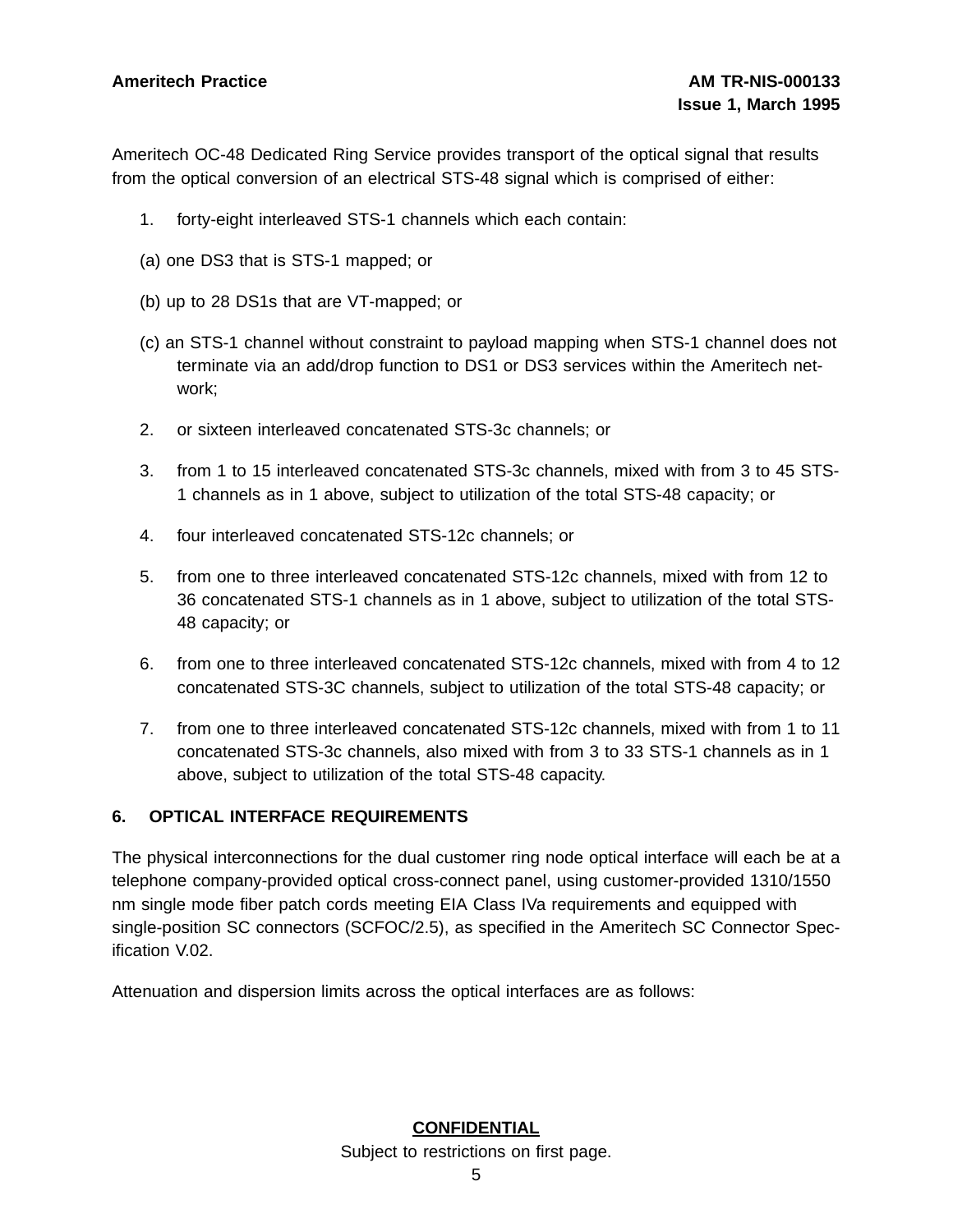| Attenuation: | (OC-3 [Intermediate Reach])<br>0 to 12 $dB$ |                                            |  |
|--------------|---------------------------------------------|--------------------------------------------|--|
|              | (OC-3 [Long Reach) *<br>10 to 28 dB         |                                            |  |
|              | 10 to 24 dB                                 | $(OC-12$ [Long Reach]) $*$                 |  |
|              | 17 to 25.4 dB                               | $(OC-48)$ [Long Reach] 1310 nm option) $*$ |  |
|              | 15 to 23.4 dB                               | (OC-48 [Long Reach 1550 nm option) *       |  |

**\*** Ameritech OC-N Dedicated Ring Services shall provide for the minimum attenuation losses across the optical interface, as required.

| Dispersion: | 96 ps/nm maximum        | (OC-3 [Intermediate Reach])                                                      |  |
|-------------|-------------------------|----------------------------------------------------------------------------------|--|
|             | 210 ps/nm maximum       | (OC-3 [Long Reach], OC-12 [Long<br>Reach], OC-48 [Long Reach] 1310 nm<br>option) |  |
|             | 1220 ps/nm maxi-<br>mum | (OC-48 [Long Reach] 1550 nm option)                                              |  |

### **6.1. OPTICAL LINE CODING**

For all SONET intefaces, binary Non-Return-to Zero (NRZ) optical line coding shall be used after scrambling.

### **6.2. PAYLOAD MAPPING**

Two types of payload mapping are available with Ameritech OC-N Dedicated Ring Services: STS-1 and sub-STS-1. Transport of concatenated STS-3c and STS-12c channels by Ameritech OC-12 Dedicated Ring Service and Ameritech OC-48 Dedicated Ring Service is also provided without constraint to payload mapping as they do not terminate within the Ameritech network.

Only asynchronous mapping DS3, as described in Section 3.4.2.1 of Bellcore Document GR-253-CORE shall be supported for the STS-1 level. STS-1 channel transport without constraint to payload mapping is supported when the channels do not terminate inside the Ameritech network (i.e., customer premises-to-customer premises).

Only asynchronous mapping into a floating VT1.5 SPE for clear channel DS1, as described in Section 3.4.1.2 of Bellcore Document GR-253-CORE, "SONET Common Generic Criteria" will be supported for the sub-STS-1 level.

STS-1 and concatenated STS-Nc signals accepted for non-channelized transport by Ameritech OC-N Dedicated Ring Services shall conform to the STS-1 requirements of Section 3.5.1.4 and Section 5.1.2 of Bellcore technical reference GR-253-CORE.

# **CONFIDENTIAL**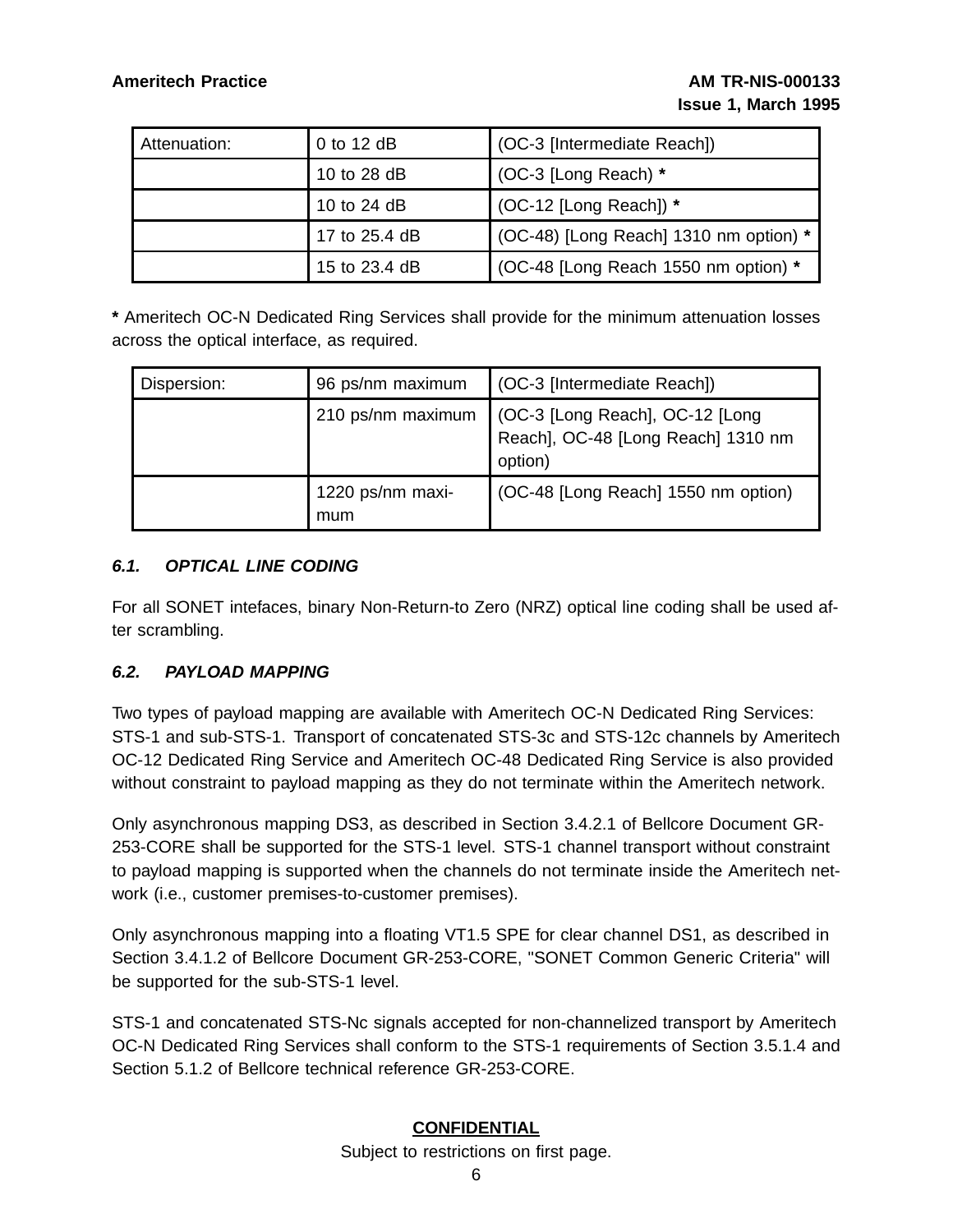## **6.3. LINE RATE**

For Ameritech OC-3 Dedicated Ring Service, the bit rate at the physical layer is 155.520 Mb/s +/- 20 ppm.

For Ameritech OC-12 Dedicated Ring Service, the bit rate at the physical layer is 622.080 Mb/s +/- 20 ppm.

For Ameritech OC-48 Dedicated Ring Service, the bit rate at the physical layer is 2488.32 Mb/s +/- 20 ppm.

All the above 20 ppm bit rate tolerances apply to free running modes. The normal operating mode, however, is the synchronized mode (see Section 7.5 SYNCHRONIZATION).

### **6.4. TRANSMITTER AND RECEIVER REQUIREMENTS**

SLM or MLM laser-equipped transmitters with the folowing parameters are utilized:

| 1260 - 1360 nm<br>Center Wavelength: |                            | (OC-3 [Intermediate Reach])                 |  |
|--------------------------------------|----------------------------|---------------------------------------------|--|
|                                      | 1275 - 1340 nm             | (OC-3 [Long Reach])                         |  |
|                                      | 1285 - 1330 nm             | (OC-12 [Long Reach],                        |  |
|                                      |                            | OC-48 [Long Reach] 1310 nm option)          |  |
|                                      | 1525-1575 nm               | (OC-48 [Long Reach] 1550 nm option)         |  |
| Spectral Width (MLM):                | Max. 4.0 nm RMS<br>$\star$ | (OC-3 [Intermediate Reach])                 |  |
|                                      | Max. 4.0 nm RMS<br>$\star$ | (OC-3 [Long Reach])                         |  |
|                                      | Max. 2.0 nm RMS<br>$\star$ | (OC-12 [Long Reach])                        |  |
| Spectral Width (SLM):                | Max. 1 nm $**$             | (OC-12 [Long Reach], OC-48 [Long<br>Reach]) |  |

**\*** Measured out to and including 20 dB down from the peak mode.

**\*\*** Measured 20 dB down from the maximum amplitude of the central wavelength.

Also, the minimum side-mode suppression ratio is 30 dB.

### **CONFIDENTIAL**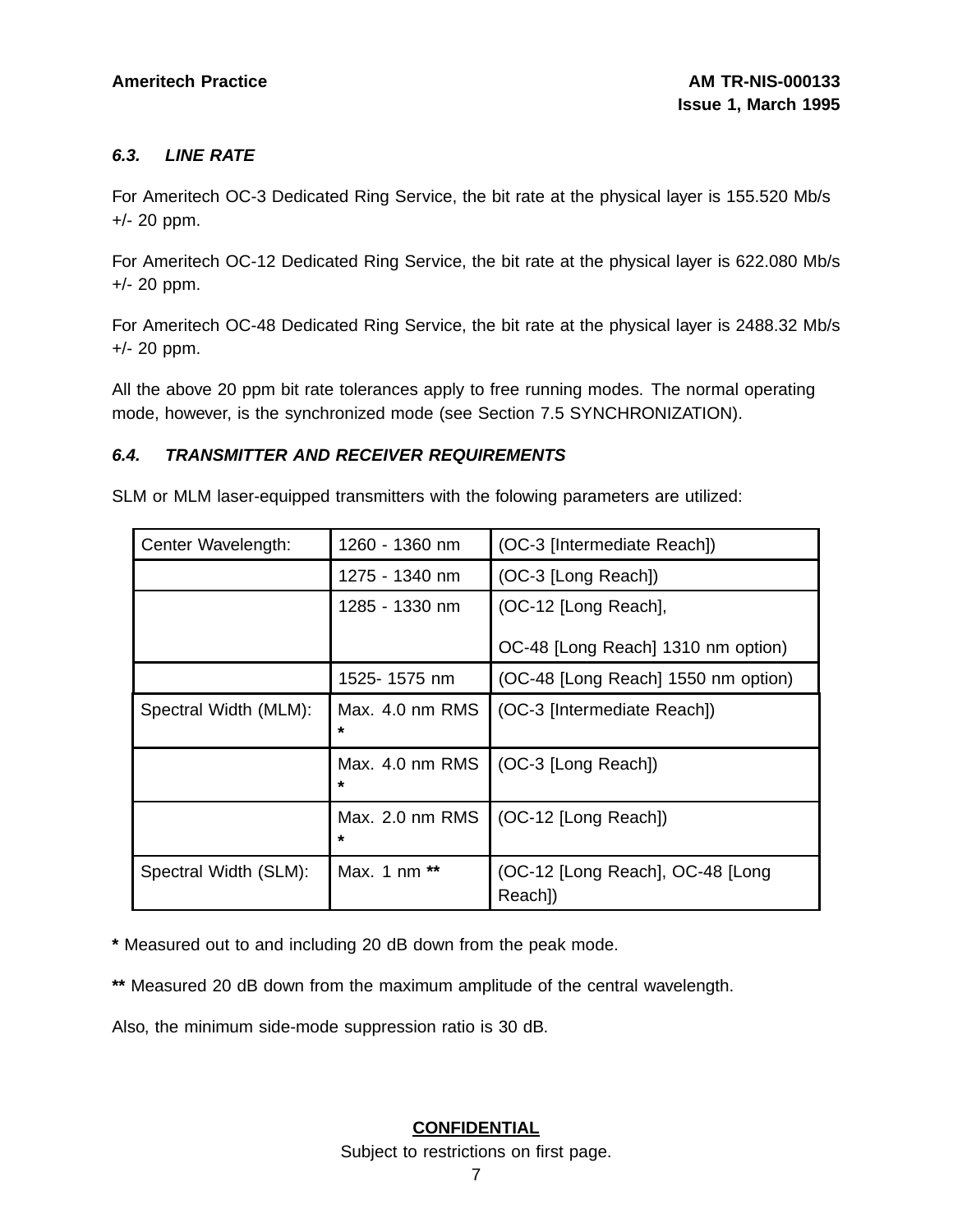| <b>Output Power:</b>         | $-5.4$ to $-15$ dBm                                  | (OC-3 [Intermediate Reach])         |  |
|------------------------------|------------------------------------------------------|-------------------------------------|--|
|                              | $+4.6$ to $-5$ dBm                                   | (OC-3 [Long Reach])                 |  |
|                              | $+2$ to $-3$ dBm                                     | (OC-12 [Long Reach])                |  |
|                              | $+6$ to $-3$ dBm                                     | (OC-48 [Long Reach] 1310 nm option) |  |
|                              | $+4$ to $-2.6$ dBm                                   | (OC-48 [Long Reach] 1550 nm option) |  |
| <b>Extinction Ratio:</b>     | 8.2 dB minimum                                       | (OC-3 [Intermediate Reach],         |  |
|                              |                                                      | OC-48 [Long Reach])                 |  |
|                              | 10 dB minimum                                        | (OC-3 [Long Reach],                 |  |
|                              |                                                      | OC-12 [Long Reach])                 |  |
| Eye Pattern Mask:            | See Section 4.2.4.4 of Bellcore Document GR-253-CORE |                                     |  |
| <b>Receiver Sensitivity:</b> | -28 dBm minimum<br>(OC-3 [Intermediate Reach])       |                                     |  |
|                              | -33 dBm minimum                                      | (OC-3 [Long Reach])                 |  |
|                              | -27 dBm minimum                                      | (OC-12 [Long Reach])                |  |
|                              | -26 dBm minimum                                      | (OC-48 [Long Reach])                |  |
| <b>Receiver Overload:</b>    | -8 dBm maximum                                       | (OC-13 [Intermediate Reach],        |  |
|                              |                                                      | OC-12 [Long Reach])                 |  |
|                              | -10 dBm maximum                                      | (OC-3 [Long Reach])                 |  |
|                              | -11 dBm maximum                                      | (OC-48 [Long Reach])                |  |

Also, the receiver must tolerate an optical path-power penalty not exceeding 1 dB.

# **7. ARCHITECTURAL FEATURE REQUIREMENTS**

### **7.1. INTERLEAVING**

The STS-1 frame ( Figure 2) consists of 90 columns and nine rows of 8-bit bytes, for a total of 810 bytes (6480 bits). The first three columns make up the Transport Overhead. Nine bytes are used as Section Overhead and 18 bytes as Line Overhead. The remaining 87 columns make up the Synchronous Payload Envelope (SPE), which contains one column of Path Overhead and 86 columns of actual payload.

An STS-3 signal shall be formed by interleaving three STS-1 signals, one byte at a time, sequentially starting with the A1 framing byte from STS-1 number 1, followed sequentially by the

### **CONFIDENTIAL**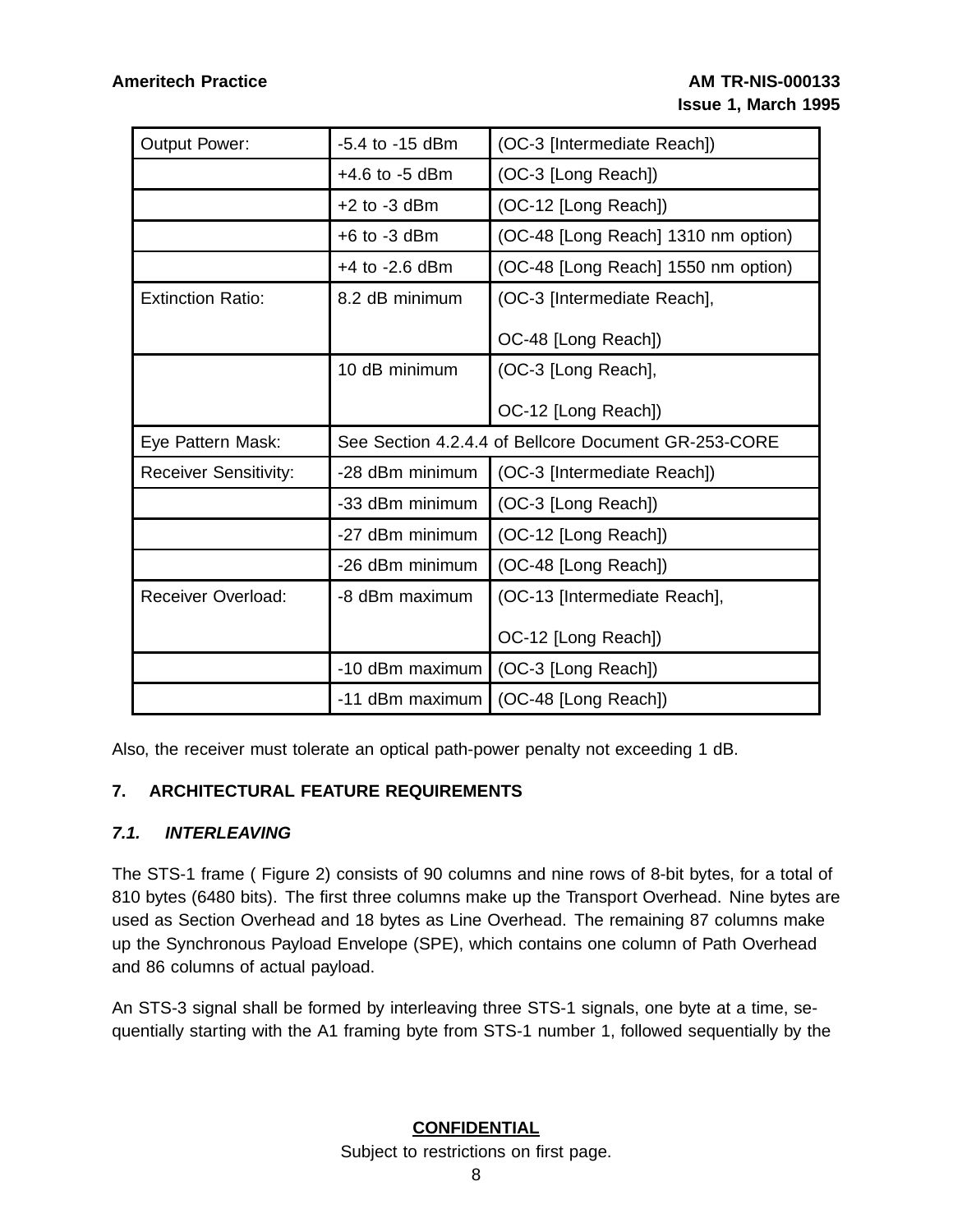A1 byte from STS-1 number 2 and so on. The first bit to be transmitted in the STS-3 signal shall be the most significant bit (leftmost bit) of the A1 framing byte from STS-1 number 1.

An STS-12 signal shall be formed either by interleaving four STS-3 of STS-3c signals, one byte at a time sequentially starting with STS-3(c) number 1, or by byte interleaving 12 STS-1 signals in an order that simulates four STS-3 signals (i.e., byte one from STS-1 number 1 followed by byte one from STS-1 number 4 and so on).

An STS-48 signal shall be formed either by interleaving four STS-12 or STS-12c signals, four bytes at a time sequentially starting with four bytes from STS-12(c) number 1 followed by four bytes from STS-12(c) number 2 or by byte interleaving 16 STS-3 or STS-3c signals in an order that simulates four STS-12 signals (i.e., byte 1 from each of STS-3c numbers 1 through 4 followed by byte 1 from each of STS-3(c) numbers 13 through 16 and so on).

Before byte interleaving to form an STS-3, STS-12 or STS-48 signal, the transport overhead of all constituent STS-1, STS-3 or STS-12 signals shall be frame aligned. This is accomplished by adjusting the payload pointers of the lower rate signals to reflect the new relative position of the SPEs.

# **7.2. SCRAMBLING**

STS-N line signals shall be scrambled using a frame synchronous scrambler of sequence length 127, operating at the line rate. The generating polynomial shall be 1+x6+x7. The scrambler shall be reset to "1111111" on the most significant bit of the byte following the STS-1 number N C1 (STS-1 ID) byte. This bit and all subsequent bits to be scrambled, shall be added, modulo 2, to the output of the x7 position of the scrambler. The scrambler shall run continuously throughout the complete STS-N frame. The frame bytes (A1 and A2) and the STS-1 identification byte (C1) from STS-1 number 1 through STS-1 number N shall not be scrambled.

# **7.3. GENERATING AND PROCESSING OVERHEAD**

The overhead bytes referenced in Section 3.3 and Section 5.2 of Bellcore's technical reference, GR-253-CORE shall be active across the dual customer ring node optical interface, except for the following:

| Line Data Communications Channel | $(D4 - D12)$ |
|----------------------------------|--------------|
| <b>Section Trace</b>             | $($ JO $)$   |
| <b>Section Growth</b>            | (Z0)         |
| <b>Section Local Orderwire</b>   | (E1)         |
| <b>Section User Channel</b>      | (F1)         |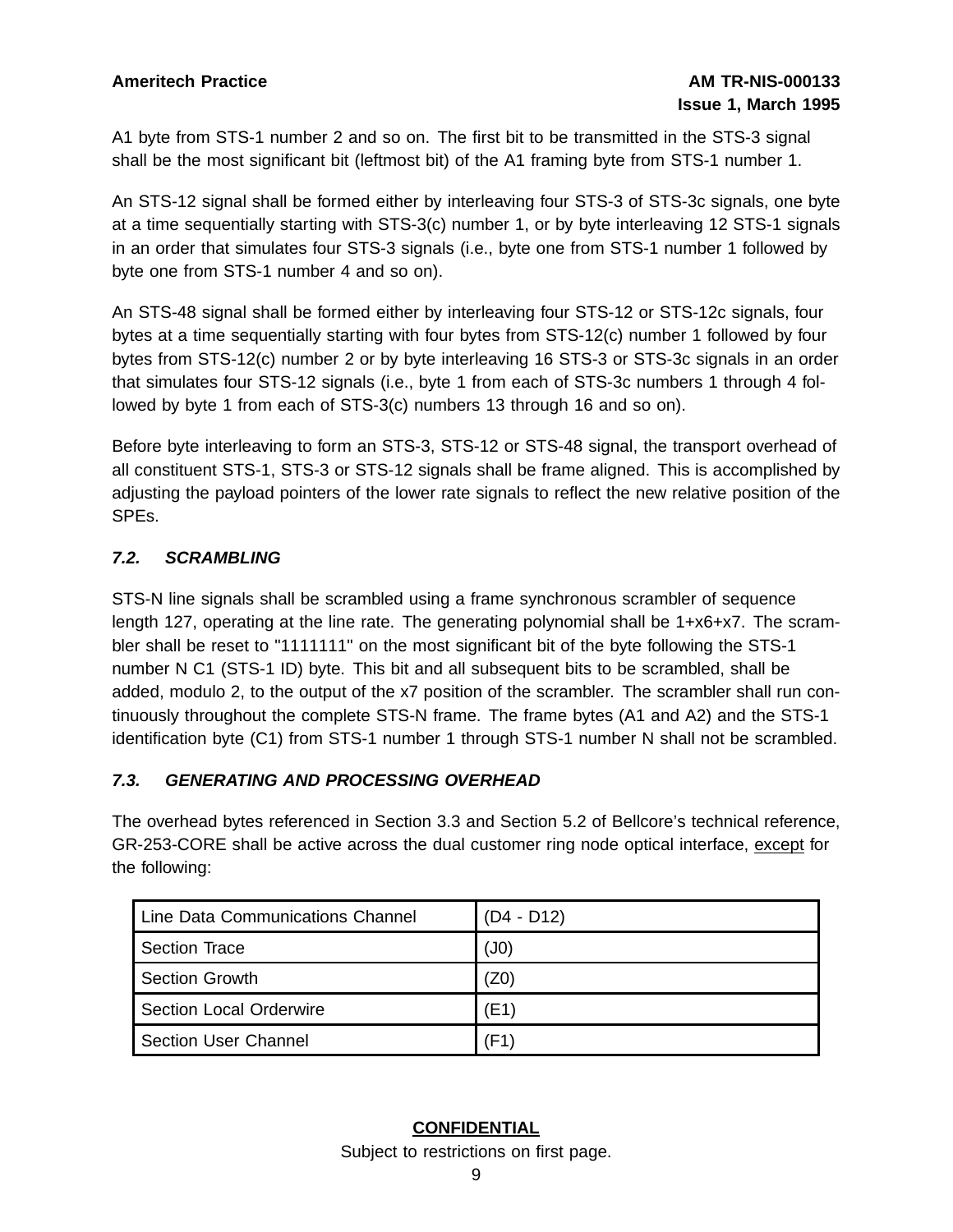| Line Express Orderwire        | (E2) |
|-------------------------------|------|
| Path User Channel             | (F2) |
| <b>Synchronization Status</b> | (S1) |
| Path Growth                   | (Z3) |
| <b>Tandem Connection</b>      | (Z5) |

Concerning the overhead bytes listed directly above, Ameritech OC-N Dedicated Ring Services will not process or recognize information transmitted by the customer installation. Ameritech OC-N Dedicated Ring Services will also not transmit information intended for use by the customer installation in the overhead bytes listed directly above. The customer ring node installation shall also neither process or recognize information in the overhead bytes listed directly above which are received from Ameritech OC-N Dedicated Ring Services.

STS-1 and STS-Nc concatenated signals accepted for non-channelized transport by Ameritech OC-N Dedicated Ring Services shall conform to the overhead requirements of Section 3.3.2 of Bellcore reference GR-253-CORE.

The STS Path Trace function implemented in STS Path Overhead byte J1 shall contain a 62 ASCII character message terminated with a Carriage Return/Line Feed sequence [ASCII Hex "0D 0A"] as specified in Section 3.3.2.3 of Bellcore technical reference GR-253-CORE in order to be recognized by the Ameritech OC-N Dedicated Ring Service.

As an objective, the customer ring node installation should activate the STS-N Line Far End Block Error (FEBE) function to convey received line performance information to the Ameritech OC-N Dedicated Ring Service network. The STS-N Line FEBE function is implemented in the M1 byte of STS-1 number 3 as specified in Section 3.3.2.2 of Bellcore technical reference GR-253-CORE.

# **7.4. SELECTION DATA COMMUNICATIONS CHANNEL (DCC)**

The SONET Section Data Communications Channel (DCC) may optionally be activated through the Ameritech OC-N Dedicated Ring network and the customer ring node installation across the dual optical interface shown in Figure 1. **Activation of the DCC described here pertains only to the OC-N Interfaces on the line side of the ring and does not provide for DCC activation on any OC-M drops from ports on Ameritech OC-N Dedicated Ring Services.**

The SONET DCC shall utilize a common set of OSI protocols for NE/NE communications between Ameritech network ring nodes and customer ring node installations for Ameritech OC-N Dedicated Ring Services. Specific implementations shall be based on the use of TL1 Applications Language over either a 3-Layer or 7-Layer protocol stack as determined by Ameritech.

# **CONFIDENTIAL**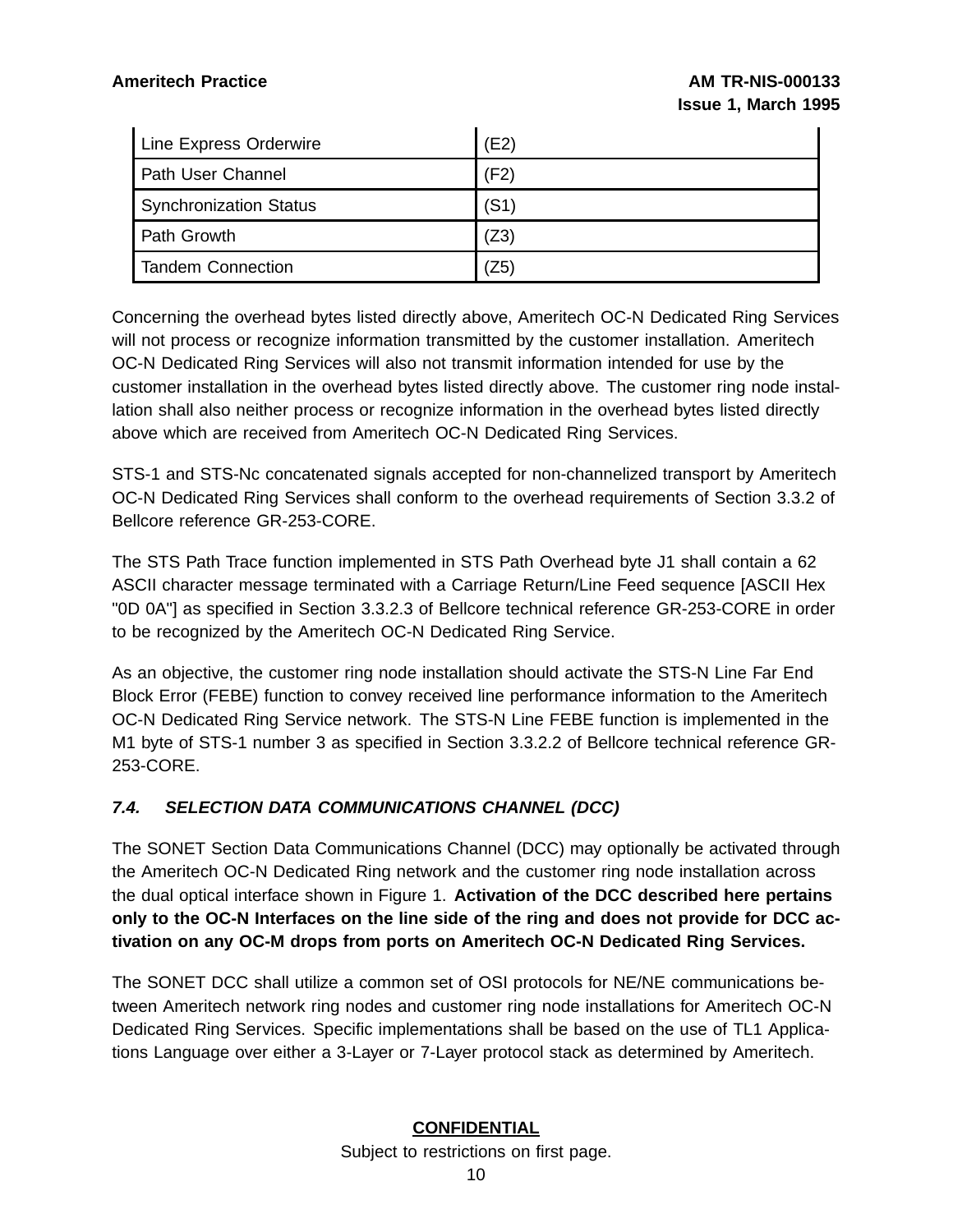The customer ring node installation shall implement and conform to the following Section DCC protocol specifications:

Physical Layer 1 Section DCC shall be implemented in SONET Section overhead bytes D1-D3 according to the requirements of Section 8.3.1.3 of Bellcore Document GR-253-CORE, "SONET Common Generic Criteria."

Data Link Layer 2 protocol shall be implemented as LAPD according to the requirements of Section 8.3.2.3 and Appendix C of Bellcore technical reference GR-253-CORE.

Network Layer 3 protocol shall be implemented as CLNP (ISO 8473) according to the requirements of Section 8.3.3.2 and Appendix C of Bellcore technical reference GR-253-CORE.

For OSI 7-Layer implementations, the following DCC protocol specifications shall also apply:

Transport Layer 4 protocol shall be implemented as Class 4 of ISO 8073 according to the requirements of Section 8.3.4 and Appendix C of Bellcore technical reference GR-253-CORE.

Session Layer 5 protocol shall be implemented as Kernel/Full Duplex according to the requirements of Section 8.3.5 and Appendix D of Bellcore technical reference GR-253-CORE.

Presentation Layer 6 protocol shall be implemented as ASN.1 BER/Kernel according to the requirements of Section 8.3.6 and Appendix D of Bellcore technical reference GR-253-CORE.

Transaction-Oriented applications messaging over the DCC shall be based on TL1 Applications Language for Application Layer 7 as specified in the following documents: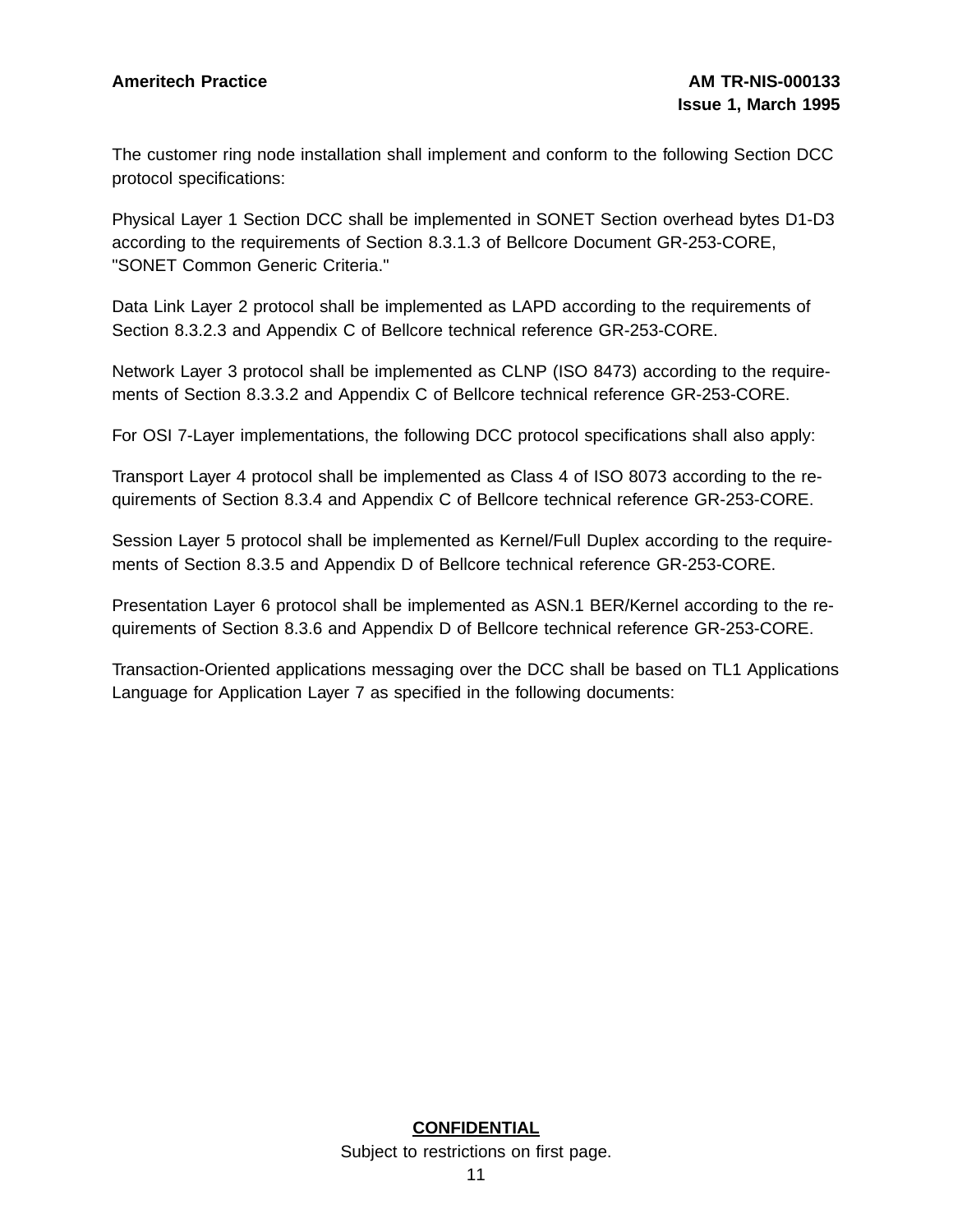| Ameritech OC-3 Dedicated Ring Service:  | Fujitsu Practice FJTU-320-515-274 Trans-<br>action Language 1 (TL1) |
|-----------------------------------------|---------------------------------------------------------------------|
|                                         | Messages for FLM 150 ADM                                            |
|                                         | Issue 4, July 1993                                                  |
|                                         | Revision 3, November 1994                                           |
|                                         | or                                                                  |
|                                         | Alcatel Practice ALCL 363-203-201 Com-<br>mands and Messages        |
|                                         | OC-3/OC-12 Add/Drop Multiplexer Alcatel<br>Part No. 650205-823-022  |
|                                         | Issue 2, July 1994                                                  |
|                                         | Change 1, November 1994                                             |
| Ameritech OC-12 Dedicated Ring Service: | Fujitsu Practice FJTU-320-545-274 Trans-<br>action Language 1 (TL1) |
|                                         | Messages for FLM 600 ADM                                            |
|                                         | Issue 5, September 1994                                             |
|                                         | or                                                                  |
|                                         | Alcatel Practice ALCL 363-203-201 Com-<br>mands and Messages        |
|                                         | OC-3/OC-12 Add/Drop Multiplexer Alcatel<br>Part No. 650205-823-022  |
|                                         | <b>Issue 2, July 1994</b>                                           |
|                                         | Change 1, November 1994                                             |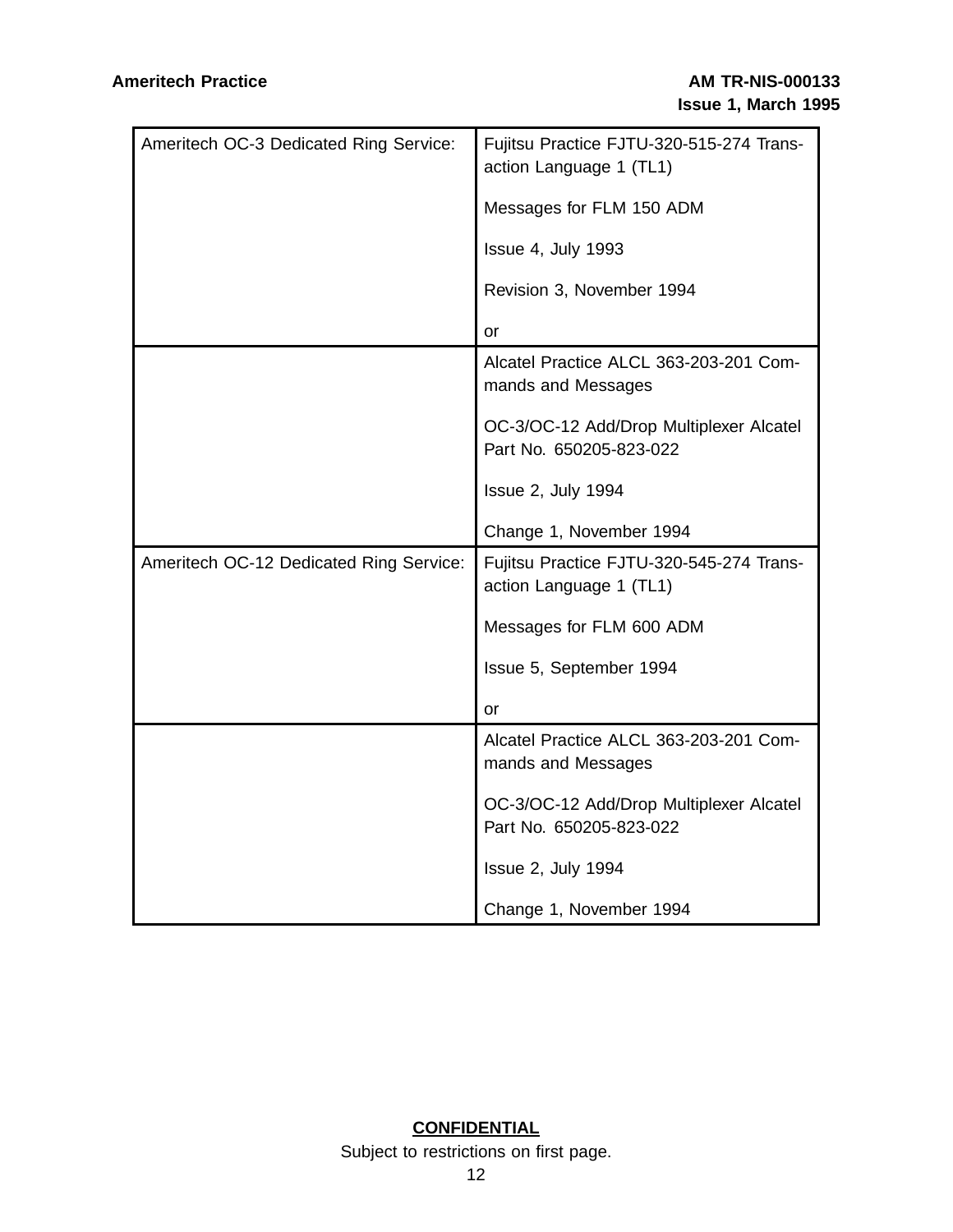| Ameritech OC-48 Dedicated Ring Service: | Fujitsu Practice FJTU-320-560-274 Trans-<br>action Language 1 (TL1) |  |
|-----------------------------------------|---------------------------------------------------------------------|--|
|                                         | Messages for FLM 2400 ADM                                           |  |
|                                         | Issue 2, September 1993                                             |  |
|                                         | Revision 1, May 1994                                                |  |
|                                         | or                                                                  |  |
|                                         | Alcatel Practice ALCL 363-248-002                                   |  |
|                                         | Alcatel SONET Multiplexer 1648 SM                                   |  |
|                                         | <b>Commands and Messages</b>                                        |  |
|                                         | Alcatel Part No. 523-0608415                                        |  |
|                                         | Issue 2, July 1994                                                  |  |

# **7.5. SYNCHRONIZATION**

The OC-N Dedicated Ring Service customer ring node installation shall be synchronized to a source traceable to a Primary Reference Source (PRS) (i.e., Stratum 1 clock) meeting requirements specified in Bellcore's Generic Requirements GR-0436-CORE, "Digital Synchronization Network Plan" and TR-NWT-001244, "Clocks for the Synchronized Network: Common Generic Criteria."

The customer ring node installation shall obtain the required clock reference through the use of an external or line timing mode as defined in Section 5.4.3 of Bellcore's technical reference GR-253-CORE, "SONET Common Generic Criteria." Customers considering the choice of timing source should review EIA/TIA-594-91, "Private Digital Network Synchronization" and Bellcore SR-NWT-002224 "SONET Synchronization Planning Guidelines" prior to deciding which mode (external or line timing) to employ. Customer network synchronization and distribution plans may also be significantly affected by this decision and must be carefully considered for possible redesign upon application of a customer ring node installation. The through-timing mode as defined by Section 5.4.3.4 of GR-253-CORE shall **not** be employed by the customer ring node installation. DS1 mapped payload signals carried on Ameritech Dedicated Ring Services shall **not** be used for network synchronization from or by the customer ring node installation.

The OC-N Dedicated Ring Service customer ring node installation may obtain its required clock reference from an external timing source (Timing Signal Generator) provided by the customer separately at the customer premises location. Use of an external timing source is the preferred

# **CONFIDENTIAL**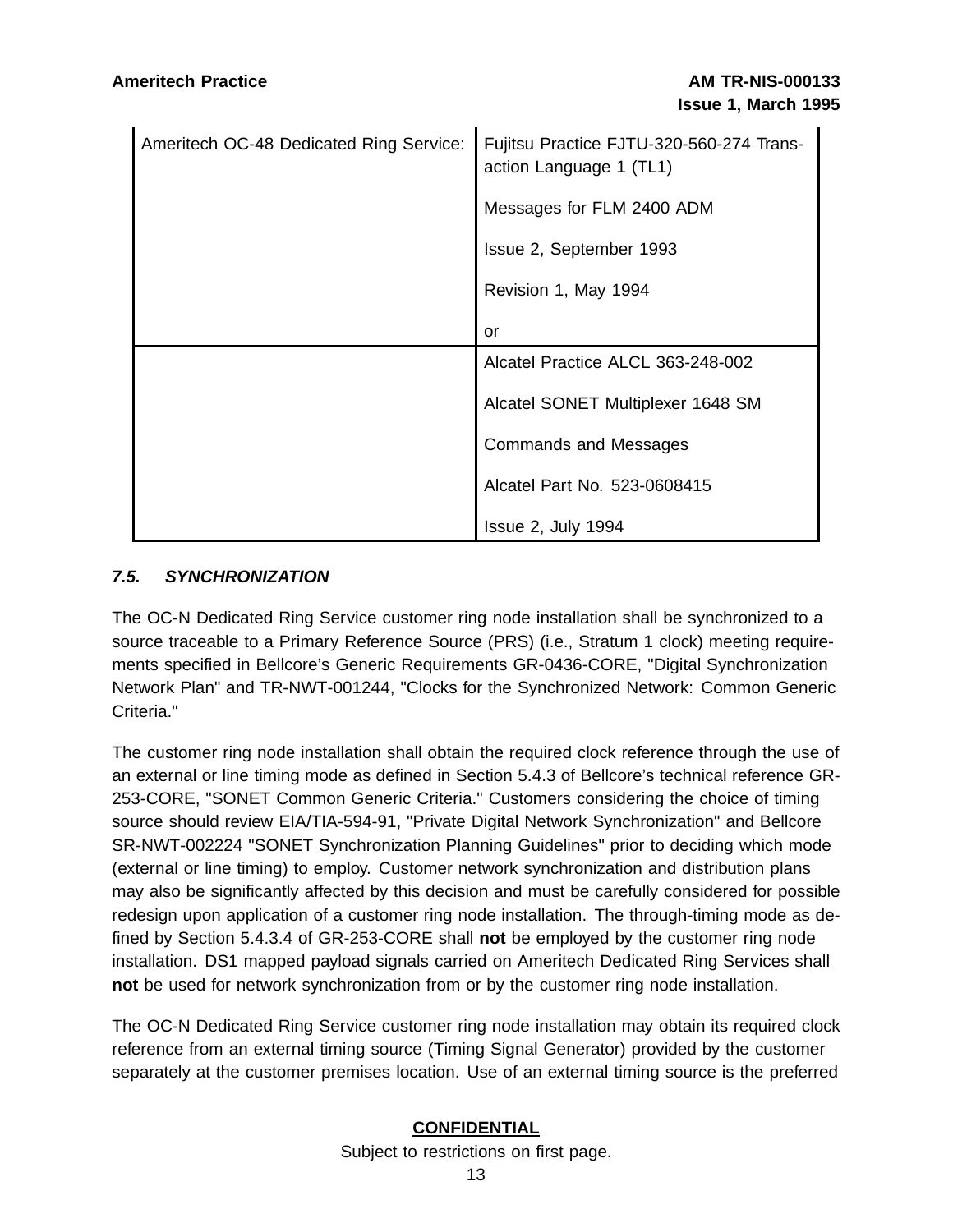# **Ameritech Practice AM TR-NIS-000133 Issue 1, March 1995**

method of timing all ring nodes. The external source shall be a Stratum 3E Timing Signal Generator or better quality clock that is traceable to a Stratum 1 clock. Externally timed customer ring node equipment shall have the capability to switch automatically to an alternate timing reference when the active reference fails. If external timing is employed, it must conform to specifications contained in Section 5.4.3.1 of Bellcore's technical reference GR-253-CORE. In this case, the customer shall operate plesiochronously with traceability to a different Stratum 1 clock than in the Ameritech network.

The OC-N Dedicated Ring Service customer ring node installation may derive its required clock reference from the SONET OC-N signal received from the Ameritech network. In this case, terminating timing shall be accomplished using a line timing mode and the customer shall meet the line timing requirements specified in Section 5.4.3.2 of Bellcore technical reference GR-253-CORE. Ameritech will specify to the customer which of the two OC-N line signals entering a line-timed customer ring node will be used for reference. The internal clock provided in a linetimed customer ring node must meet Stratum 3 requirements for a minimum of 24 hours upon loss of the OC-N reference and shall also conform to the SONET Internal Clock requirements contained in Section 5.4.4.1 and Section 5.4.4.2.4 of GR-253-CORE, including the requirement to provide holdover. The line-timed customer ring node shall not be provisioned with a secondary reference in order to prevent timing loops from occuring on the ring during failures. The line-timed customer ring node shall be capable and provisioned for revertive operation from holdover to the designated OC-N line-timing source.

# **7.6. JITTER**

|              | <b>B1 [Hz]</b> | <b>B2 [kHz]</b> | <b>B3 [MHz]</b> | A1 [Ulp-p] | A2 [Ulp-p] |
|--------------|----------------|-----------------|-----------------|------------|------------|
| $OC-3$       | 500            | 65              | 1.3             | 1.5        | 0.15       |
| <b>OC-12</b> | 1000           | 250             | 5               | 1.5        | 0.15       |
| <b>OC-48</b> | 5000           | 1000            | 20              | 1.5        | 0.15       |

The maximum permissible levels of output jitter at the OC-3, OC-12 and OC-48 interfaces are as follows:

Timing jitter as measured over a 60-second interval with a bandpass filter with a lower cutoff frequency B1 and a minimum upper cutoff frequency B3 shall not exceed A1 Unit Intervals (UI) peak-to-peak. Timing jitter as measured over a 60-secind interval with a bandpass filter with a lower cutoff frequency B2 and a minimum upper cutoff frequency B3 shall not exceed A2 UI peak-to-peak. The roll-off at lower cutoff frequency and upper cutoff frequency shall be 20 dB per decade.

For line-timed applications, reasonable jitter transfer characteristics are assumed to limit the jitter accumulation effect and to aid in the control of SONET pointer movements. When line tim-

# **CONFIDENTIAL**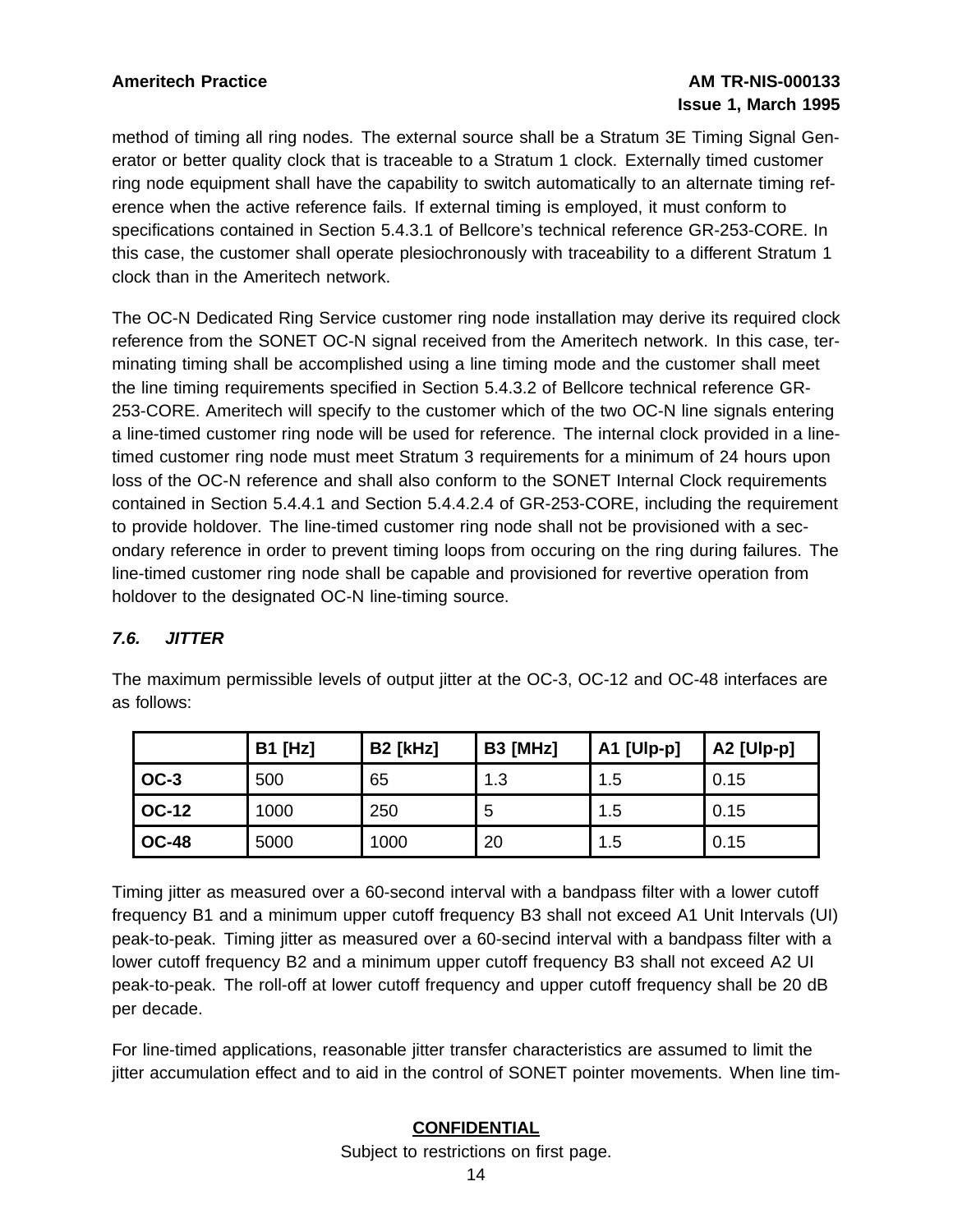ing is utilized by the customer ring node installation, the jitter transfer function shall be under the curve shown in Figure 5-26 of Bellcore document GR-253-CORE, when input sinusoidal jitter up to the mask level in Figure 5-27 of that document is applied. Jitter generation shall not exceed .01 Ul rms. A high-pass filter with a 12 kHz cutoff frequency shall be used.

A receiver's jitter tolerance is defined as the peak-to-peak amplitude of a sinusoidal jitter applied on the input signal that causes a 1 dB power penalty. Such a stress test will ensure that no additional penalty is incurred under operating conditions. The OC-N Dedicated Ring Service customer ring node installation shall tolerate, as a minimum, the input jitter applied according to the mask shown in Figure 5-27 of Bellcore Document GR-253-CORE, "SONET Common Generic Criteria."

# **8. SONET UNDIRECTIONAL PATH SWITCHED RING AUTOMATIC PROTECTION SWITCHING**

For Ameritech OC-N Dedicated Ring Services, Automatic Protection Switching (APS) functions operate only in conformance with SONET Undirectional Path Switched Ring (UPSR) criteria for ring protection switching operations. SONET Bidirectional Line Switched Ring (BLSR) functionality is **not** supported by Ameritech OC-N Dedicated Ring Services.

APS employed across the dual optical interface of the customer ring node installation shall conform to UPSR STS/VT path switching criteria specified in Bellcore's technical reference GR-1400-CORE - "SONET Dual-Fed Unidirectional Path Switched Ring (UPSR) Equipment Generic Criteria."

The two OC-N Line side signals presented to the Ameritech OC-N Dedicated Ring Service by a customer ring node installation across the dual optical interface shown in Figure 1 must be identical in payload content within the STS-N or STS-Nc SPE. Customer traffic contained in any STS or VT-mapped timeslot across either of the OC-N Line interfaces must be duplicated by the customer ring node installation in the same timeslot across the other OC-N Line interface. The Ameritech OC-N Dedicated Ring Service will correspondingly present duplicated payload traffic content across the two OC-N Line interfaces to the customer ring node installation.

Configurations possible of STS level of VT level path switching for Ameritech OC-N Dedicated Ring Services are:

- For Ameritech OC-3 Dedicated Ring Service, either STS-1 or Vt1.5 level path switching may be implemented on a per STS-1 basis for any or all of the three STS-1 timeslots as specified by the customer.
- For Ameritech OC-12 Dedicated Ring Service, STS-3c or STS-1 level path switching may be implemented for any or all of the 12 STS-1 timeslots as specified by the customer. For STS-3c path switching, this must be implemented within speci-

### **CONFIDENTIAL**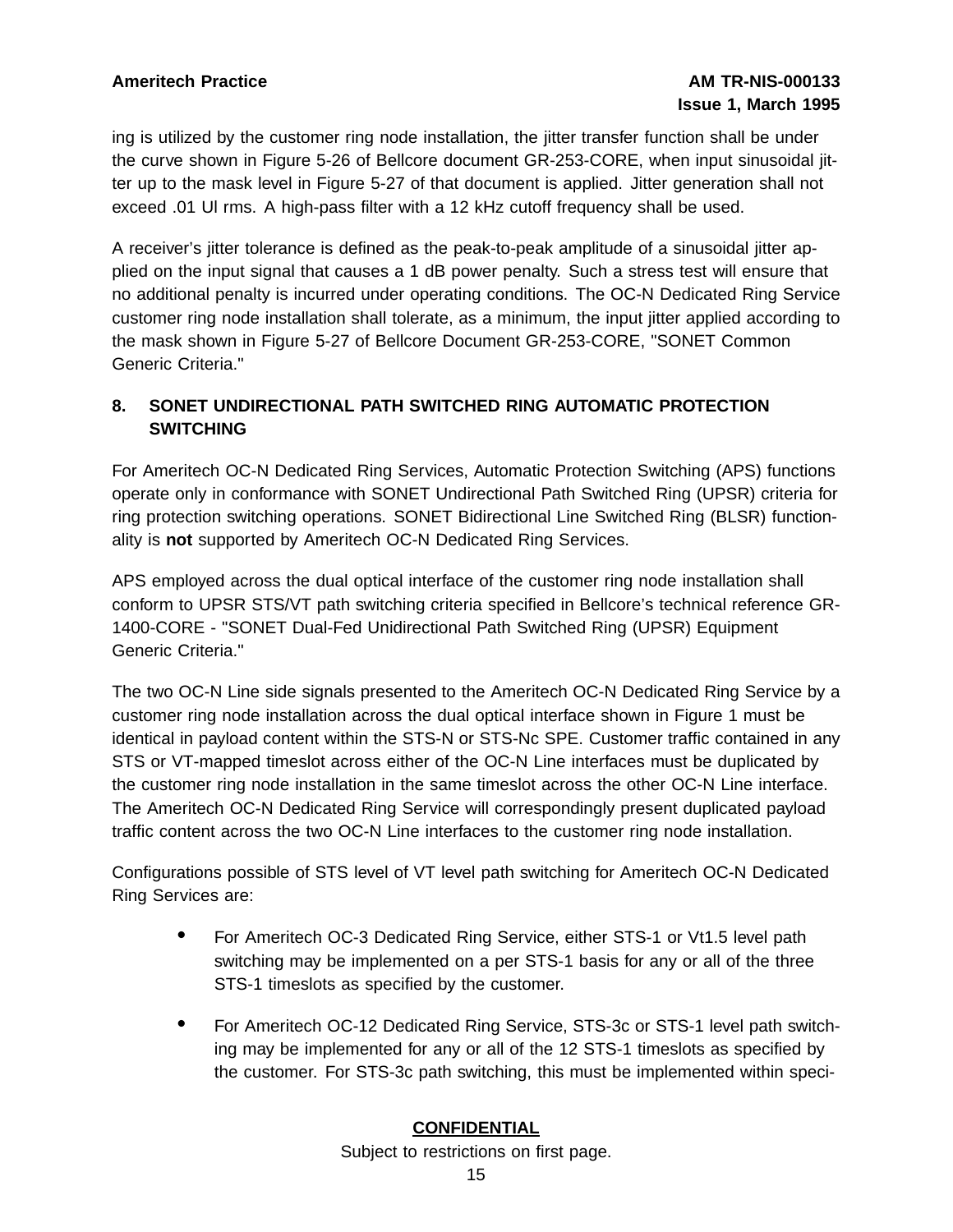fied contiguous STS-1 timeslot boundaries. In addition, as an option, VT1.5 level path switching may be implemented in any three STS-1 timeslots per node within the total of 12 timeslots as specified by the customer.

• For Ameritch OC-48 Dedicated Ring Service, STS-12c, STS-3c or STS-1 path switching may be implemented for any or all of the 48 STS-1 timeslots as specified by the customer. For STS-12c or STS-3c path switching, this must be implemented within specified contiguous STS-1 timeslot boundaries. VT1.5 level path switching is not implemented with Ameritech OC-48 Dedicated Ring Service.

Ameritech OC-N Dedicated Ring customer ring node equipment shall provide STS/VT path protection equipment functions as specified in Section 5.1: (R) 5-1, (R) 5-2, (R) 5-9, (R) 5-10 and (R) 5-11 of GR-1400-CORE.

Customer ring node equipment shall operate APS according to STS/VT path protection switching required criteria contained in Sections 5.3.1, 5.3.2 and 5.3.3 of GR-1400-CORE. VT-level APS operation shall be required with this option for individual STS-1 channels which are VTmapped. STS-level APS operation shall be required with this option for all other individual STS channels.

Customer ring node equipment shall meet STS/VT detection time requirements contained in Section 5.3.5 of GR-1400-CORE.

Customer ring node equipment shall transmit path FEBE values to Ameritech OC-N Dedicated Ring Services according to requirements (R) 6-11 and (R) 6-13 contained in Section 6.2 of GR-1400-CORE.

# **9. REFERENCES**

[1] Bellcore Generic Requirements GR-1365-CORE - SONET Private Line Service Interface Generic Criteria for End Users, Issue 1, December 1994.

[2] Bellcore Generic Requirements GR-1374-CORE - SONET Inter-Carrier Interface Physical Layer Generic Criteria for Carriers, Issue 1, December 1994.

[3] Bellcore Generic Requirements GR-253-CORE - Synchronous Optical Network (SONET) Transport Systems: Common Generic Criteria, Issue 1, December 1994.

[4] Bellcore Generic Requirements GR-1400-CORE - SONET Dual-Fed Unidirectional Path Switching Ring (UPSR) Equipment Generic Criteria, Issue 1, March 1994.

[5] Bellcore TR-NWT-000499 - Transport Systems Generic Requirements (TSGR): Common Requirements, Issue 5, December 1993.

### **CONFIDENTIAL**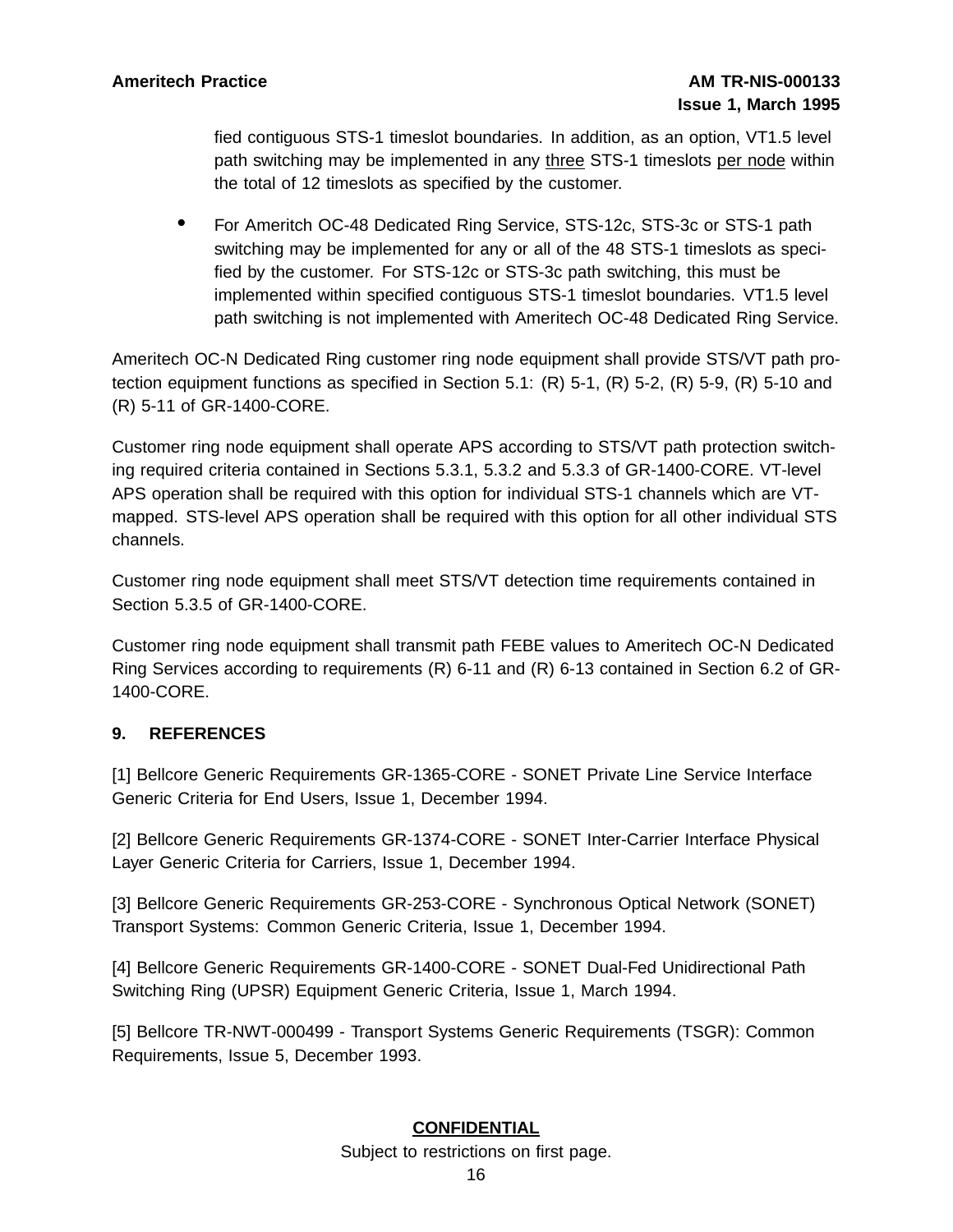[6] Bellcore Generic Requirements GR-0436-CORE - Digital Synchronization Network Plan, Issue 1, June 1994.

[7] Bellcore SR-NWT-002224 - SONET Synchronization Planning Guidelines, Issue 1, February 1992.

[8] Bellcore TR-NWT-001244 - Clocks for the Synchronized Network: Common Generic Criteria, Issue 1, June 1993.

[9] EIA/TIA-594-91 - Private Digital Network Synchronization

[10] Ameritech SC Connector Specification V.02

#### **To order Ameritech reference documents, contact:**

Ameritech Technical Information Resource Management

Location 3B72E

2000 West Ameritech Center Drive

Hoffman Estates, IL 60196-1025

#### **To order Bellcore reference documents, contact:**

Bellcore Customer Relations

8 Corporate Place, PYA 3A-18A

Piscataway, NJ 08854-4516

1 (800) 521-CORE (2673) (USA and Canada)

(908) 699-5800

### **To order EIA reference documents, contact:**

Electronics Industries Association (EIA)

2001 Eye Street, NW

Washington, DC 20006

(202) 457-4966

### **CONFIDENTIAL**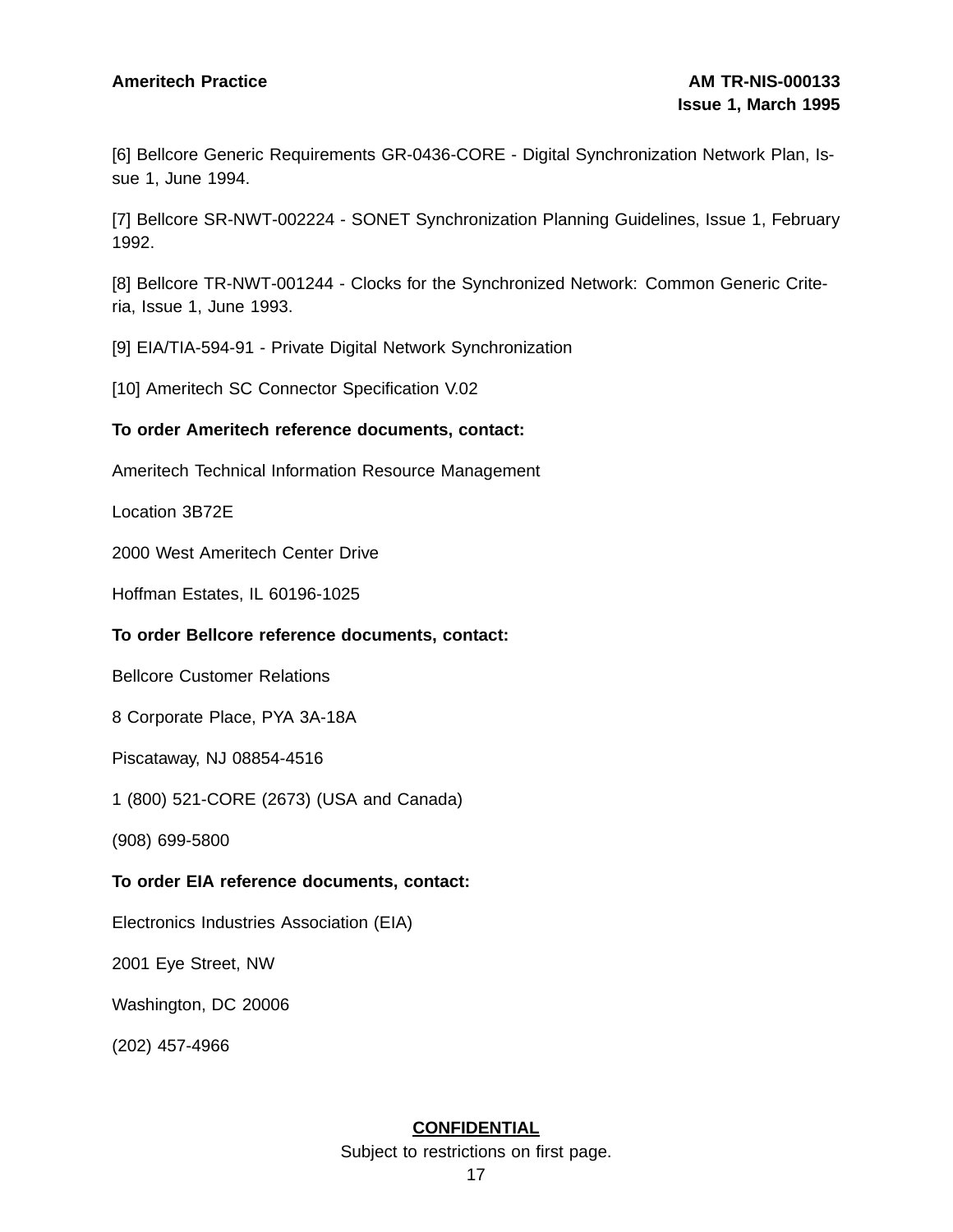#### **To order Fujitsu reference documents, contact:**

Fujitsu Network Transmission Systems, Inc.

Transmission Division

Technical Publications Department

2801 Telecom Parkway

Richardson, TX 75082

1-800-777-FAST

#### **To order Alcatel reference documents, contact:**

Alcatel Network Systems, Inc.

Customer Sales Service

1225 N. Alma Road

Richardson, TX 75081-2206

1-800-ALCATEL

# **CONFIDENTIAL**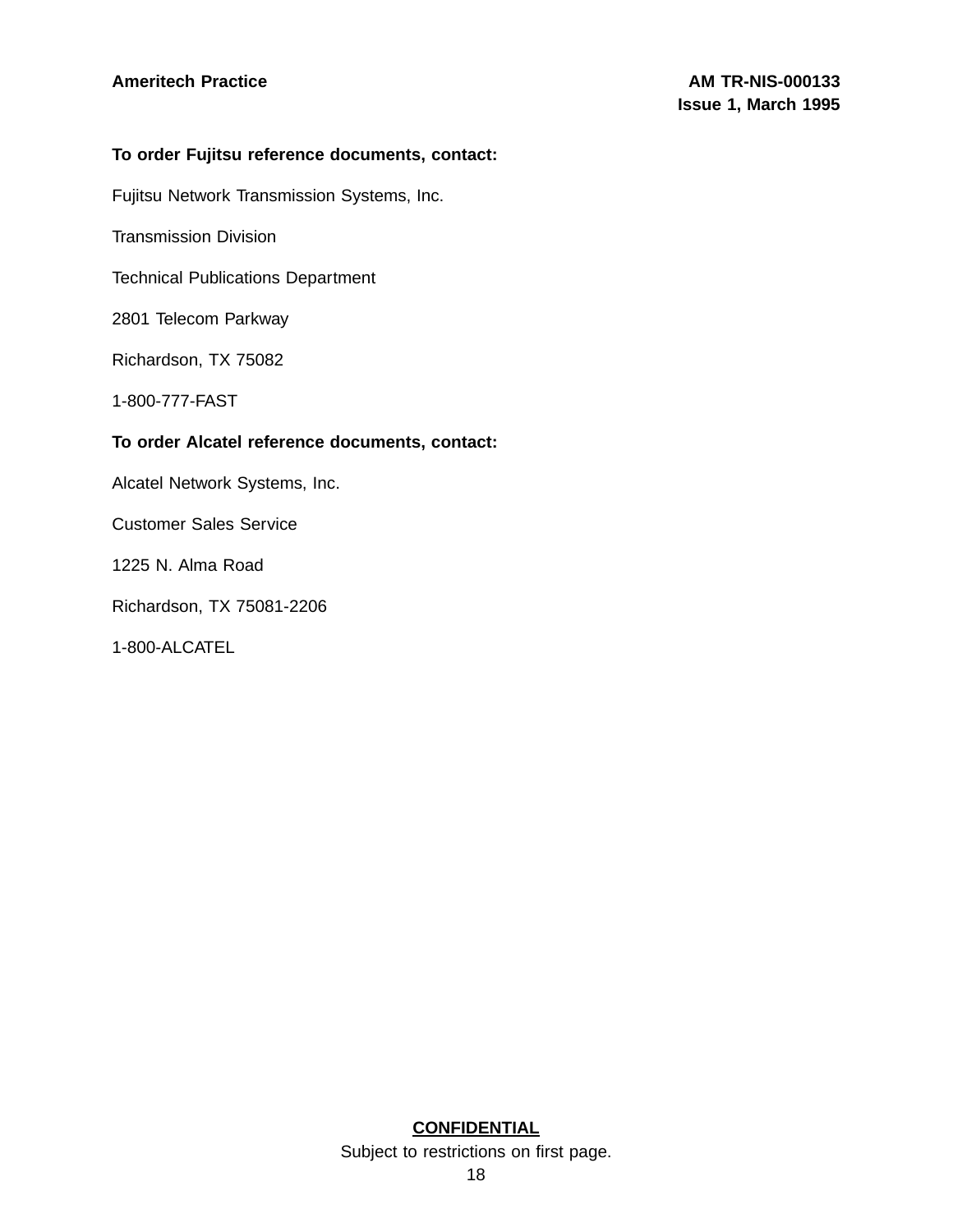**Figure 1.**



# **CONFIDENTIAL**